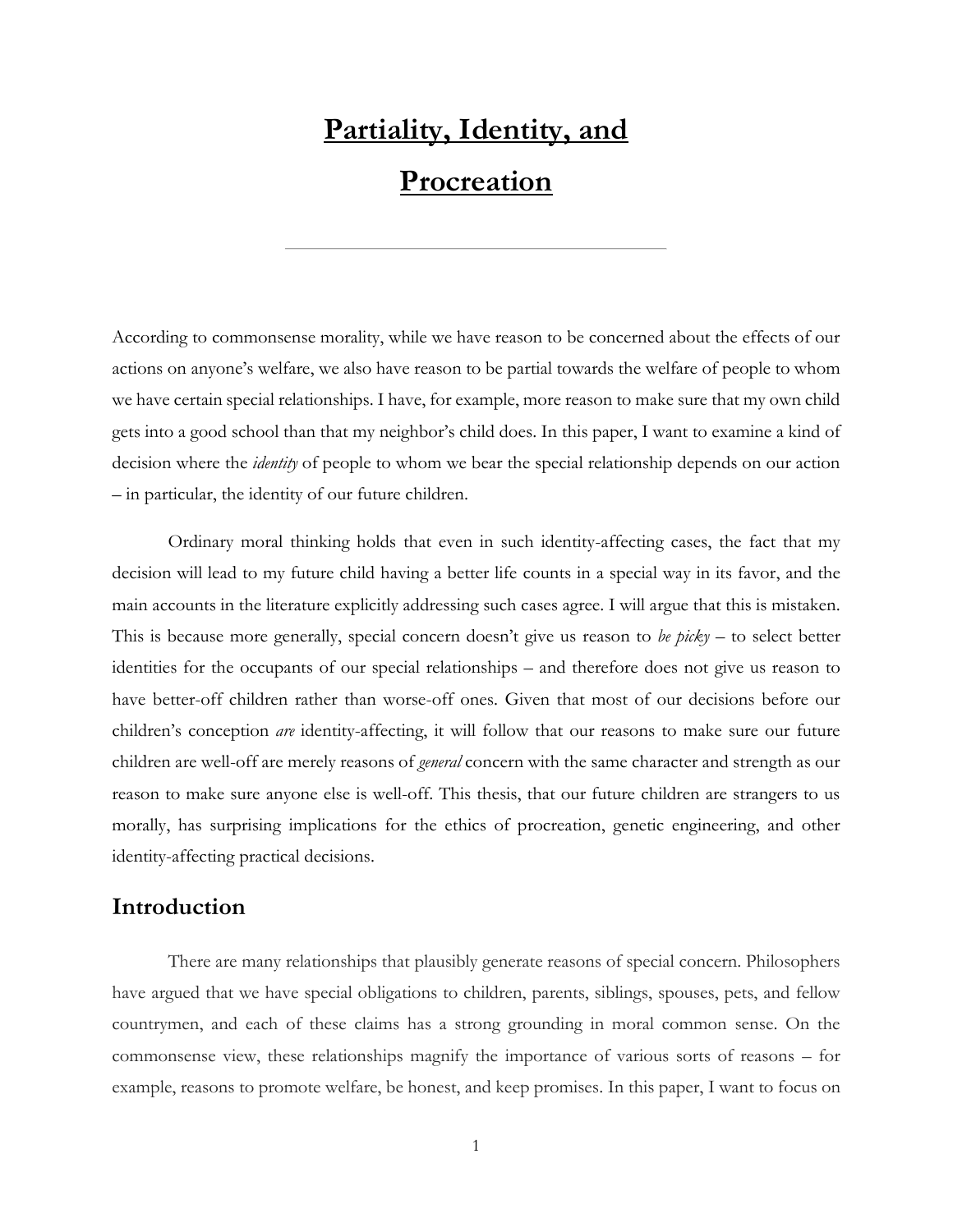one kind of reason – the intensified reason to promote *welfare*, 1 and one kind of special relationship – the one we have to our children. I think considering the case of children is illuminating for several reasons.

First, we are often in a position to affect the identity of our children (unlike, for instance, our parents). Second, we do not typically have overwhelming non-welfarist reason to decide their identity a certain way (unlike, for instance, our spouses). Third, unlike most other special relationships, we typically affect the identity of our children by affecting whether or not they exist, which makes the question of special obligation to children interact in an interesting way with general obligations when existence is at stake. Finally, I think it is in the case of children that the implications of different views are least appreciated. Indeed, I will argue that certain views about special concern for children are so obviously false when applied to other relationships that we should reject those views.

To introduce the claim I am going to defend, it will be helpful to consider a pair of cases.

### **Career Choice**

 $\overline{\phantom{a}}$ 

Rose must decide between two jobs. The first job would put her in charge of a charitable nonprofit organization which would be made much more effective by her leadership, and significantly improve the lives of many people in developing countries. However, she has a son, Adrian, and her job would require so much of her time that Adrian would get less attention from her than would be best for him. Additionally, she would have to move to a city where he would get only a so-so education, and have an adequate if unexceptional start in life. The second job would put her in a cushy university position working on interesting but obscure and impractical philosophical questions. She would not contribute much to the general welfare, but the light teaching load would give her considerable time to devote to Adrian. Moreover, it is in a city with an excellent educational system, and his life would be considerably better. Both jobs are equally attractive to her in other respects.

Cases like *Career Choice* present a kind of moral tension. On the one hand, Rose should have some general concern for the well-being of others. This favors choosing the job at the charity. On the other

<sup>1</sup> There may be other kinds of obligations – some that don't have anything to do with welfare, and others that concern welfare but in a different way – for example, *sufficientarian* obligations to make sure that children's lives meet a minimum standard, or obligations to make sure that they don't suffer individual harms of a certain type or seriousness (see e.g. Feinberg 1984, Steinbock 2009). These obligations might be real and important, but I think moral common sense *also* licenses caring more, in general, about our children's welfare relative to the welfare of others, even when these obligations are satisfied.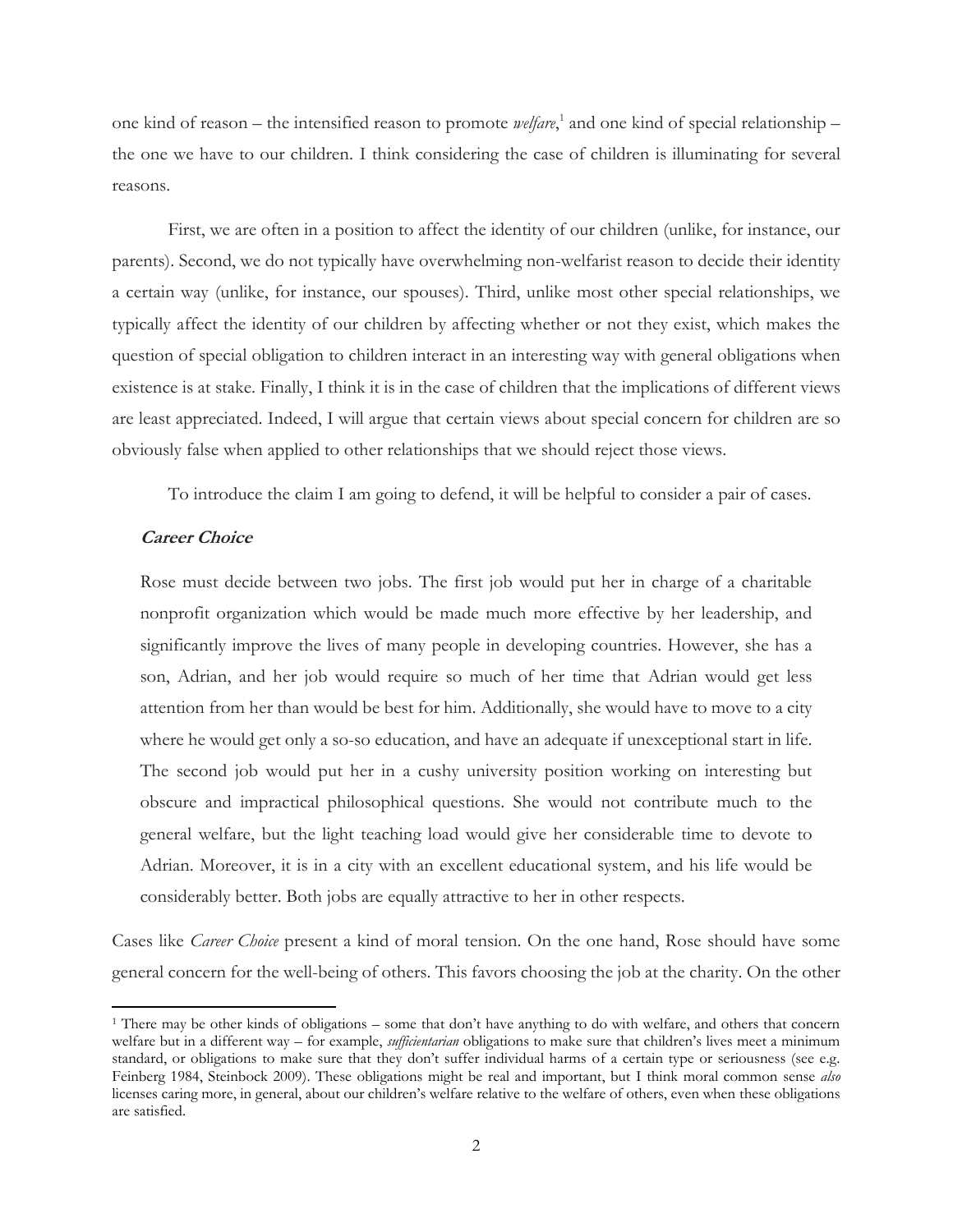hand, Rose should have a special concern for the well-being of her child. This favors choosing the job at the university. Additional welfare just *matters more* for Rose's decision when it accrues to her son than to strangers.

It is not important for my purposes whether one thinks the tension is easily resolved in one direction or the other in this particular example. To settle that, we would likely need more details. My aim is rather to contrast this kind of case with another which seems, on the surface, very similar.

#### **Identity-Affecting Career Choice**

Like Rose*,* Rosemary must choose between a job at a charity and a job at a university. The jobs are equally attractive to Rosemary in all respects except for the opportunities they would offer her child, and the good they would do for the world. However, Rosemary does not yet have a child. She does intend, with her partner, to have one in the next few years. (She may not, we will postulate, change her career path after she makes her choice.)

It is very natural to see this case as having essentially the same considerations at stake as the first. We expect Rosemary to be sensitive to the needs of the people the charity would help. But we also expect her to feel the force of the thought that as a mother, she has a strong reason to give her own child a good start by taking the academic job. Indeed, it is not uncommon for people to find themselves in positions much like Rosemary's, and to make decisions for reasons much like these. On this way of thinking, Rosemary, like Rose, must balance reasons of general concern against reasons of special concern. The main claim of this paper is that thoughts like these are mistaken. Unlike Rose, Rosemary fully satisfies her reasons of special concern whether or not she takes the academic job.

### **The Non-Identity Problem**

As the name suggests, what distinguishes *Identity-Affecting Career Choice* is that Rosemary's choice affects not just the *welfare* of her child, but also the *identity* of her child. The child she will have if she takes the job at the charity (call them Charity) will be a different child than the one she will have if she takes the job at the university (call them Dean). This is because, with a probability approaching certainty, the conditions of Dean and Charity's respective births (including the time of conception, the identity of the sperm and egg from which they grow, etc.) will be different enough to guarantee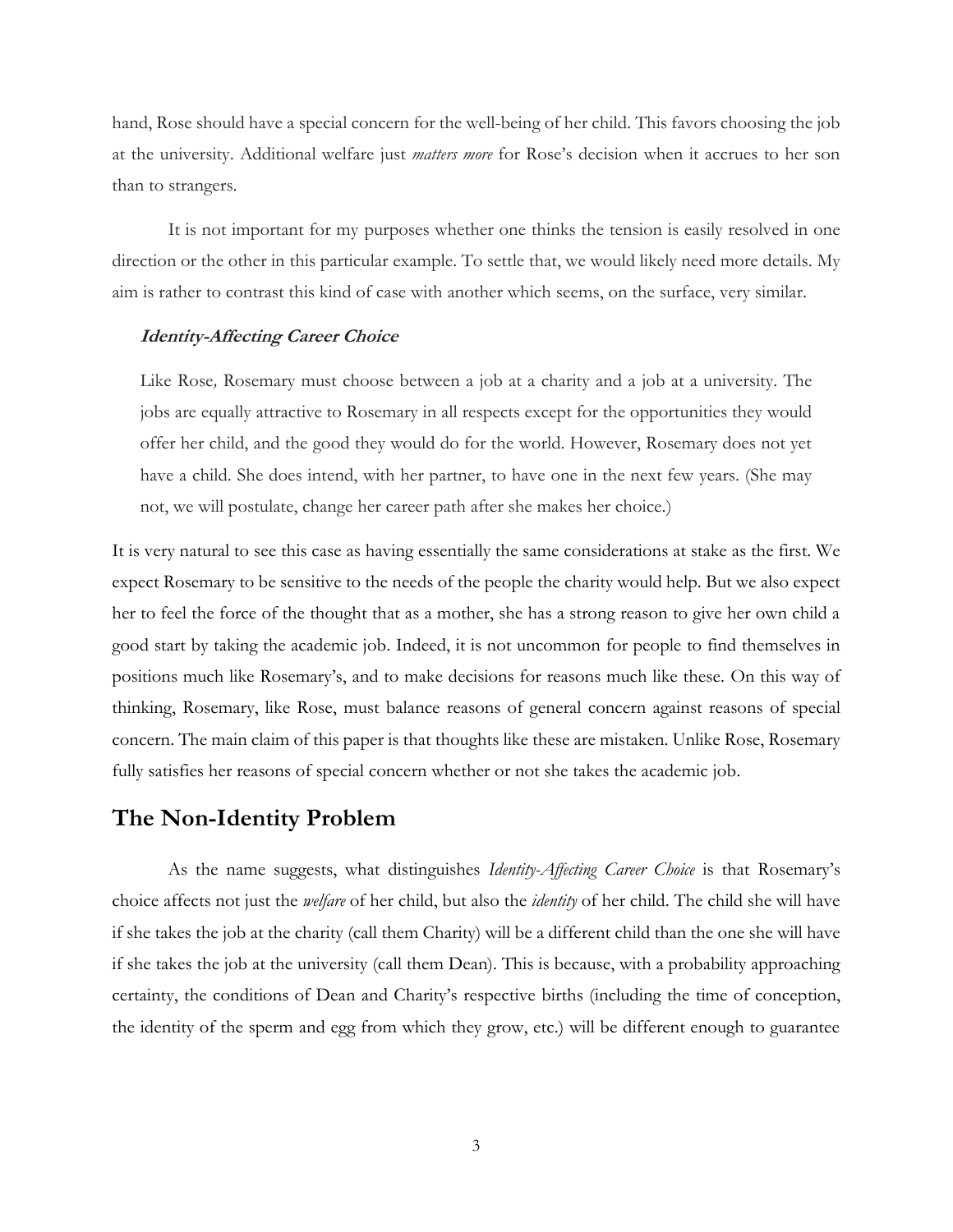that they are different people. This claim is not *completely* uncontroversial,<sup>2</sup> but it is widely accepted, and for the purposes of this paper I will be assuming it.<sup>3</sup>

The identity-affecting character of Rosemary's decision gives it a structure analogous to the so-called *non-identity problem*, a longstanding puzzle in population ethics. It will be helpful before we go forward to clarify the relation of our topic to this traditional debate.

We can represent the difference between the implications of Rose and Rosemary's choices in the following diagrams, where each entry represents the welfare of the person labeled in the column, given that the action labeled in the row is performed (with "Ø" signifying that the relevant person does not exist), and where shading indicates a parent-child relationship. For simplicity, we will present the case with just one stranger being affected, preserving the crucial fact that the impact of Rose and Rosemary's decision on the stranger's welfare is greater in magnitude than the impact on their children's welfare.

### **Career Choice (Rose)**

|            | Adrian | Stranger |
|------------|--------|----------|
|            |        |          |
| Nonprofit  | ت      | 20       |
| University | 10     |          |

 $\overline{\phantom{a}}$ <sup>2</sup> Wolf (2009) challenges this assumption. Dasgupta (2018) proposes a view which grants that Dean and Charity are not identical persons in the ordinary sense, but claims that there is an object coincident with Dean in the world in which Dean exists and coincident with Charity in the world in which Charity exists, and that this object is what matters morally. This view suggests an account which is similar in important respects to, and vulnerable to similar criticisms as, the *de dicto*  view we will later discuss.

<sup>3</sup> One might be concerned about the fact that it is merely very unlikely, and not impossible, for the same child to be born in both decisions, since in principle the same sperm and egg could end up meeting either way. Melinda Roberts (2007) argues that this is significant. Although I agree with Greene's (2016) criticism of Roberts, we can sidestep the debate and describe the case in such a way that it is clear that the exact same child cannot be born – for example, Rosemary will have a child immediately if she goes to one city, and in a year if she goes to the other.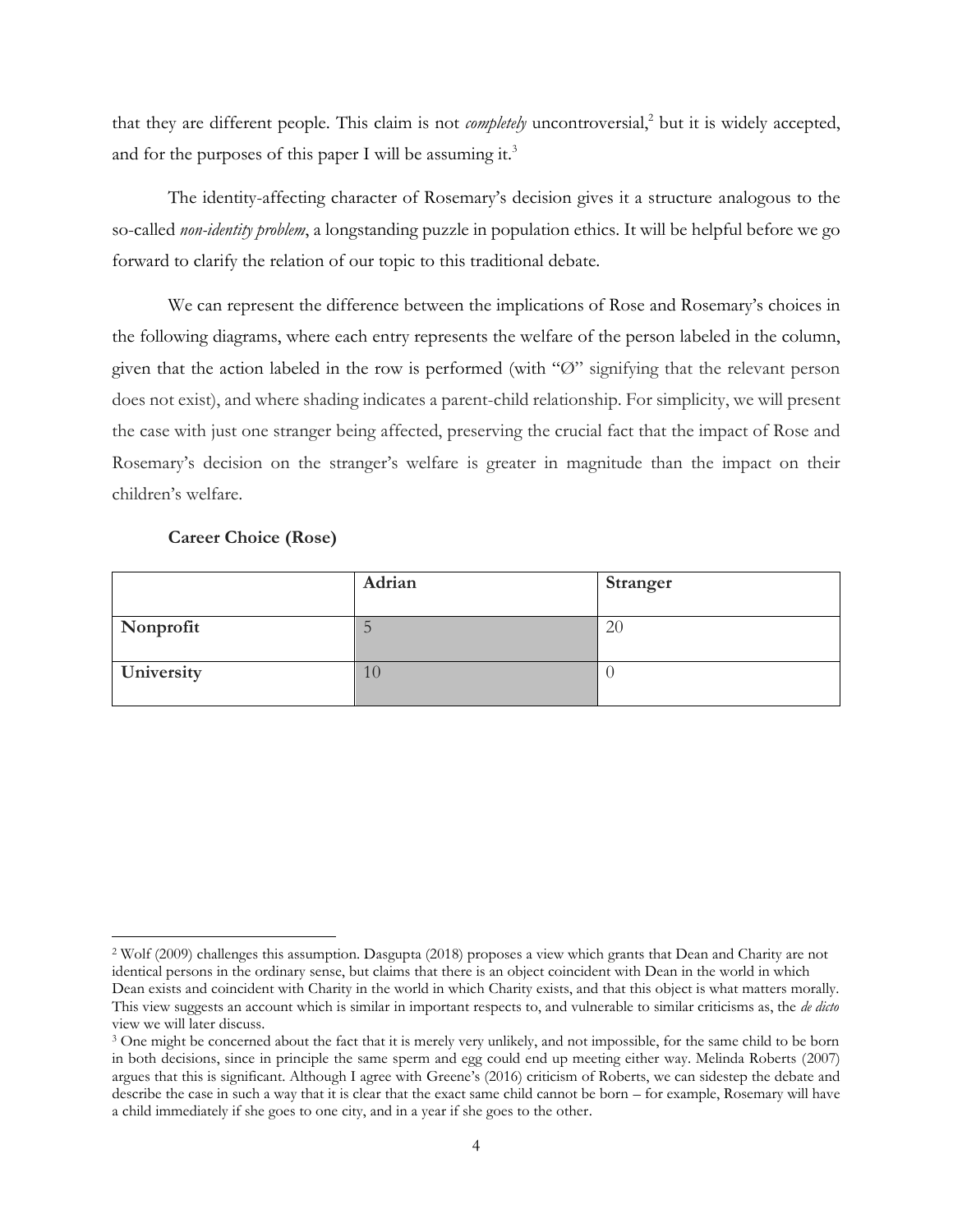### **Identity-Affecting Career Choice (Rosemary)**

|            | Charity | Dean | <b>Stranger</b> |
|------------|---------|------|-----------------|
| Nonprofit  |         |      | 20              |
| University | Ø       | ΙU   |                 |

It is straightforward in Rose's case why choosing the nonprofit is bad from the standpoint of special parental concern – it is worse for Adrian, her child. But it is not as straightforward why choosing the nonprofit in Rosemary's case would be objectionable. If she takes the nonprofit job, her child is Charity, and there is no option that is better for Charity.

This may be sounding familiar. In a kind of case famously discussed by Parfit (1984), a prospective mother, Mary, must choose between conceiving a child now, in which case the child that is born, Mariette, will have a moderate disability, such as blindness, or waiting a month, in which case the child that is born, Harry, will be perfectly healthy.

|                       | Mariette | Harry |
|-----------------------|----------|-------|
| <b>Conceive Now</b>   | J        | Ø     |
| <b>Conceive Later</b> | V.       | 10    |

### **Non-Identity (Mary)**

Parfit's case was intended to present a problem for purely *person-affecting* views about the moral significance of welfare. On a person-affecting view, what has moral significance is the way your action affects the welfare of particular individuals in positive or negative ways – that is, the *harms* and *benefits*  produced by your action. On such views, in order to something wrong, there has to be some *victim* – someone who has a complaint in virtue of a harm inflicted or benefit owed to them. The personaffecting view could not, Parfit thought, explain why it was wrong for Mary to have the disabled child.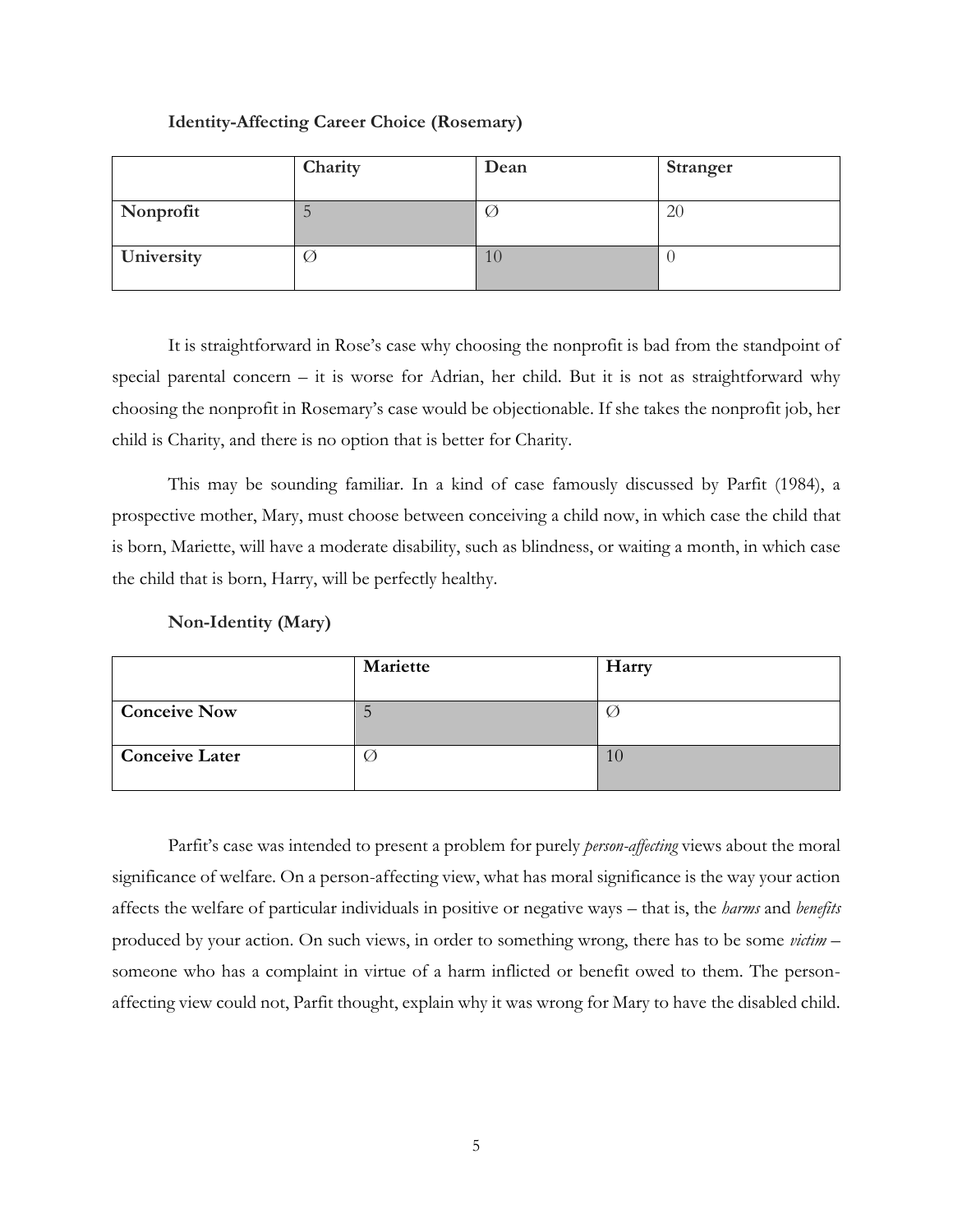If Mary conceives now, Mariette is as well-off as she could be, and Harry doesn't exist, so there is nobody who is worse-off because of that decision.<sup>4</sup>

Given the similarity between the cases, and the puzzle they present, one might expect that whatever explains the wrongness of Mary's action will also, perhaps with minor adjustment, explain why Rosemary has a reason of special concern favoring the university job. But this is too quick. The most natural explanation for why Mary ought to conceive later does not easily transfer to Rosemary's case.

The lesson Parfit drew, and perhaps the most standard response to the non-identity problem, is that at least some welfarist reasons have to do with *impersonal value* – the value or disvalue of the world brought about by your action, in a way that can't be reduced to person-affecting harms and benefits. Having the disabled child is wrong because it makes *the world* worse than having the healthy child, even though no *individual life* goes worse.

This famously led Parfit to try, unsuccessfully, to give an account of these impersonal reasons that did not lead to equally counterintuitive implications. Nowadays, fueled by a history of failures, philosophers are generally pessimistic about the prospect of a view that would respect ordinary intuition when the number and identity of people who exist depends on our action.<sup>5</sup> As a result, it is controversial whether the best theory will ultimately vindicate the intuitive judgment that Mary's action is wrong (Heyd 2009, Boonin 2014) and if it does, how the wrongness is to be explained. The point I want to emphasize, however, is that whether one agrees or disagrees with this way of resolving Parfit's non-identity problem, it cannot explain why Rosemary would have special reason to take the university job.

Although Parfit's original example involves a mother and her child, he and the philosophers that have followed in his wake are primarily engaged with the nature of *general* welfarist reasons, not reasons of special concern. Impersonal value is a plausible source of such general reasons. But it is not a plausible source of reasons of special concern.

Whether I have a reason of special concern towards a particular child depends on my relation to that child. Other people do not have the reasons to promote the welfare of my child that I do. These reasons are, in other words, *agent-relative*. But the impersonal value of the world, at least as far

 $\overline{\phantom{a}}$ 

<sup>4</sup> However, see Harman (2004) for an attempt to explain the wrongness of Mary's decision in person-affecting terms.

<sup>5</sup> Greaves (2017) provides a good summary of the state of the debate.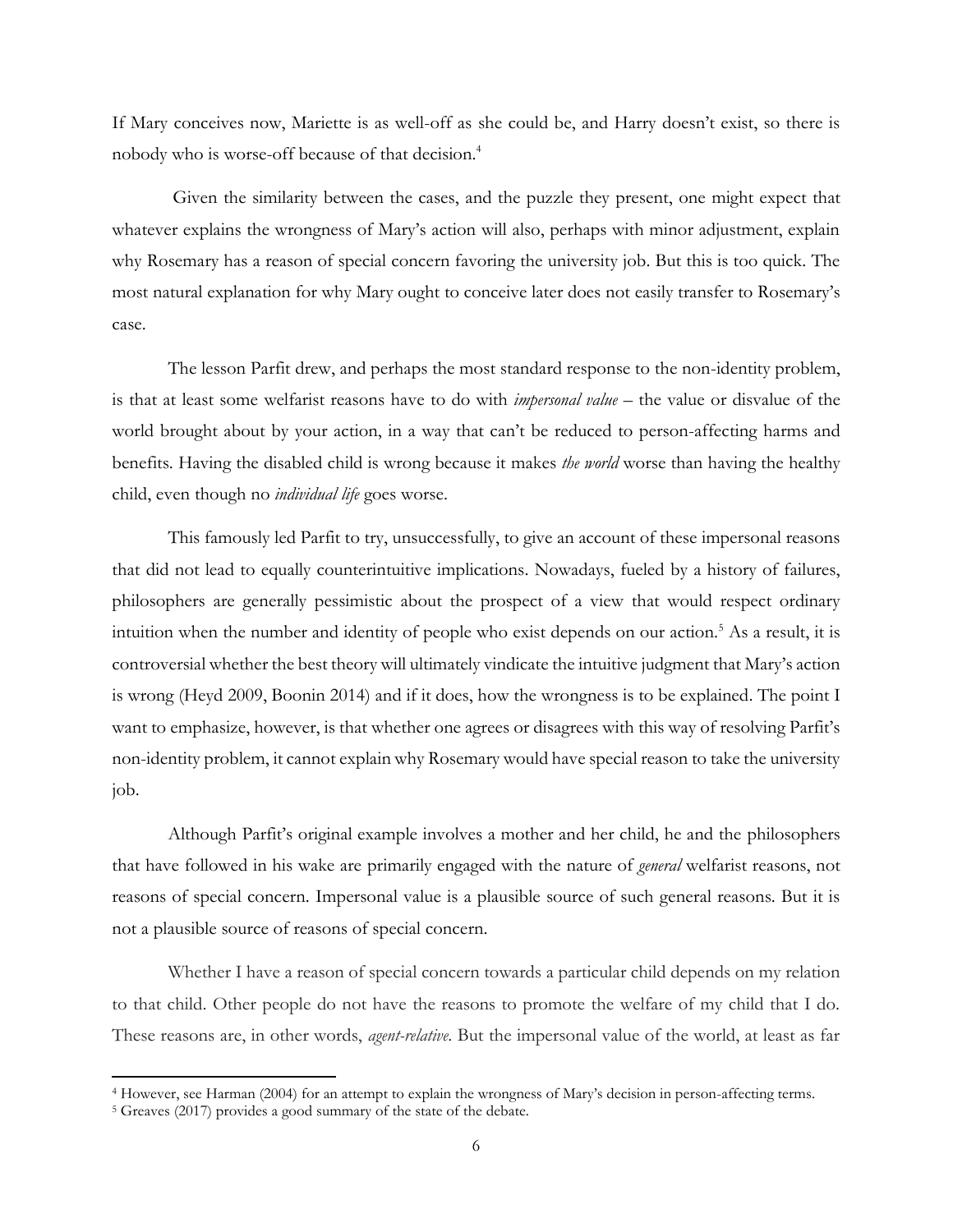as welfare is concerned, is a function of the distribution of welfare in that world – it is the same for each agent. Impersonal reasons (at least on standard views<sup>6</sup>) are *agent-neutral*. Consequently, the presence of Stranger, and the great benefit that choosing Nonprofit would provide them, means that choosing Nonprofit would maximize impersonal value on any reasonable view, even in the nonidentity-affecting case, and we could not make sense of the moral tension partiality is supposed to present.<sup>7</sup>

So we cannot find our special obligations contained in our pursuit of the impersonal good. There are two lessons here. First, insofar as we expect the explanation or justification of the intuitive judgments about the classic *Non-Identity* case to match the explanation or justification of the intuitive judgment in *Identity-Affecting Career Choice*, the widespread appeal to impersonal reasons in the literature has been a mistake.

Second, and more importantly for our purposes in this paper, even if we do want to appeal to impersonal reasons in cases of non-identity where only general welfare is at stake, these reasons will be of no help justifying the intuitive verdict in either Rose or Rosemary's case. Parents have reason to care about *their children*, and this comes apart from their reasons to make the world a better place. Indeed, the non-identity-affecting version of *Career Choice* is a paradigmatic example where these reasons point in different directions.

The platitude that parents have special reason to promote their children's welfare, however, turns out to be ambiguous. And different readings have different implications for cases like Rosemary's. In the next part of the paper, I will explore several ways of understanding reasons of special concern.

 $\overline{\phantom{a}}$ 

<sup>6</sup> Recently, some philosophers have argued that we can make sense of agent-relative impersonal moral value (Portmore 2001), and therefore claim that a world might be impersonally better relative to one agent but worse relative to another. There is controversy over whether such a view really latches on to any familiar sense of "better" (see Schroeder 2007), but we do not need to enter this debate, which would just push the issue back one step. If we hold such an agent-relative view, then the question will arise whether the world in which Rosemary takes the charitable job is worse relative-to-Rosemary for reasons having to do with special concern (and why), and the views I will go on to describe later in this paper can be understood as possible answers to this question.

<sup>7</sup> Even if we think it is impersonally good that parents look out for their children, this would not draw the boundaries in the right way. For I might be in a position where, by not looking out for my own child, I could ensure that two other people look out for their children. I take it to be intuitively clear that my reasons of special concern tell me to favor my own child even in such a case.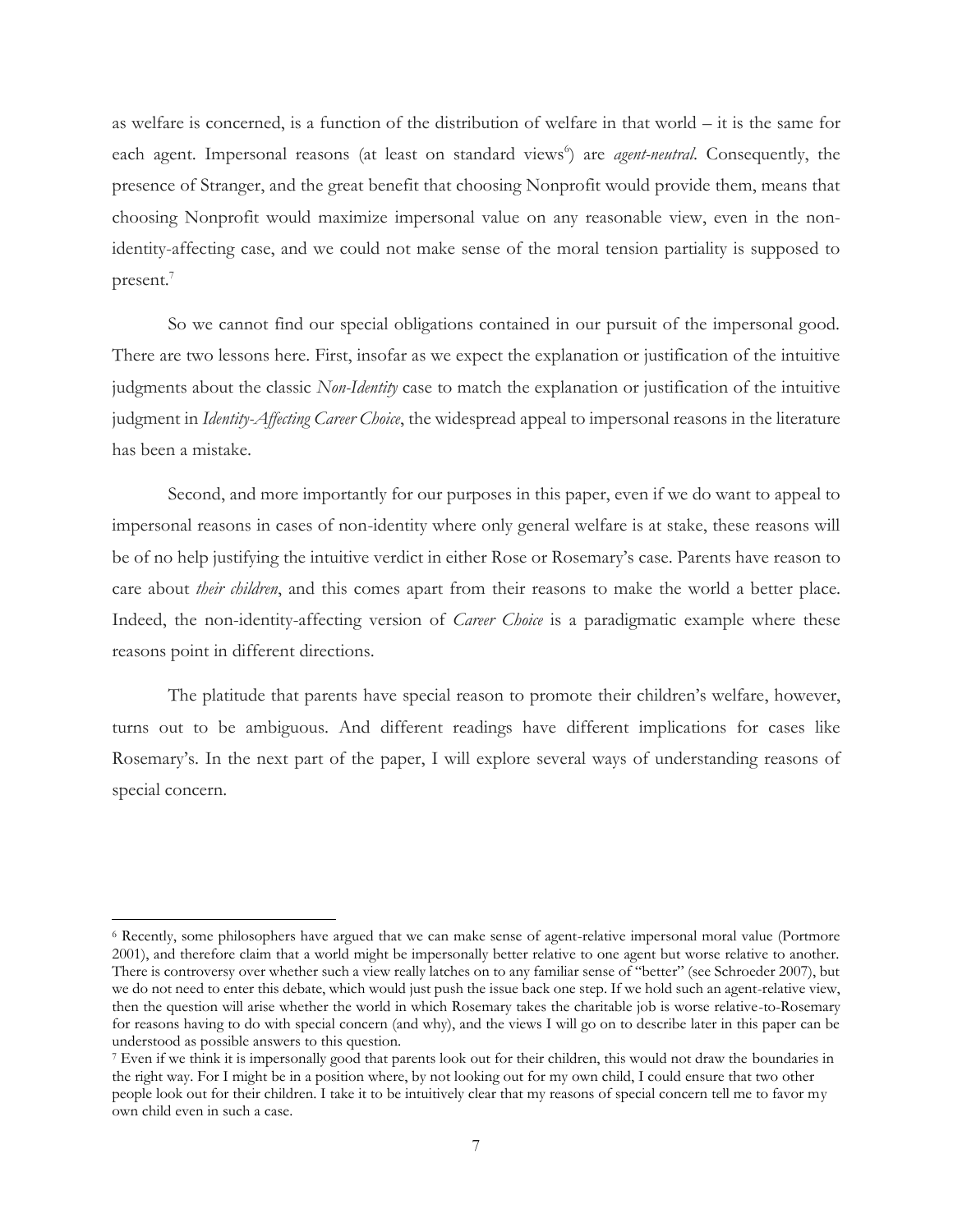## **De Dicto and De Re Concern**

My claim is that Rosemary fully accommodates her reasons of special concern given that she takes the charitable job. The first-pass argument for this is simple: given that her decision is identityaffecting, there is nothing else that she could have done to make her child better off, and if she could not have made her child better off, there is no room for reasons of special concern to raise an objection. 8

But as Caspar Hare (2007) points out, there is a potential equivocation lurking here. It is true in *one* sense that Rosemary could not have made her child better-off – Charity is Rosemary's child, and Rosemary could not have made Charity better-off. But in another sense, Rosemary *could* have made her child better-off. She could have had Dean, and then she would have had a child who was betteroff.

An action X makes one's child better-off than action Y in the former sense, the *de re* sense, when, whoever one's child actually is, *that individual* is better-off if one does X than if one does Y. X makes one's child better-off than Y in the latter sense, the *de dicto* sense, when the child one has if one does X is better-off than the child one has if one does Y. When the identity of our children is not affected by our decision, we make our children better off *de re* if and only if we make them better of *de dicto*. But these come apart precisely in identity-affecting cases.

My contention, then, is the following:

 $\overline{\phantom{a}}$ 

*Modest De Re*: If A does Y, and no option makes A's children better-off *de re* than Y, then there is no reason of special concern against Y.

I call this principle modest, because it follows from a range of more committal views about the conditions under which we have reasons of special concern. For example, it follows from the view that we have such reasons whenever an action is best for our *actual* children, present and future. It follows from the view that we have such reasons whenever an action is best for our *existing* children. And it follows from the view that we have such reasons whenever an action is best for our *necessary* 

<sup>8</sup> I will be focusing on our *objective* reasons here – those reasons which are grounded in the way things are and which are not sensitive to the agent's ignorance and uncertainty. What I say will be true of the agent's *subjective* reasons as well, provided that they know all the relevant facts of the case.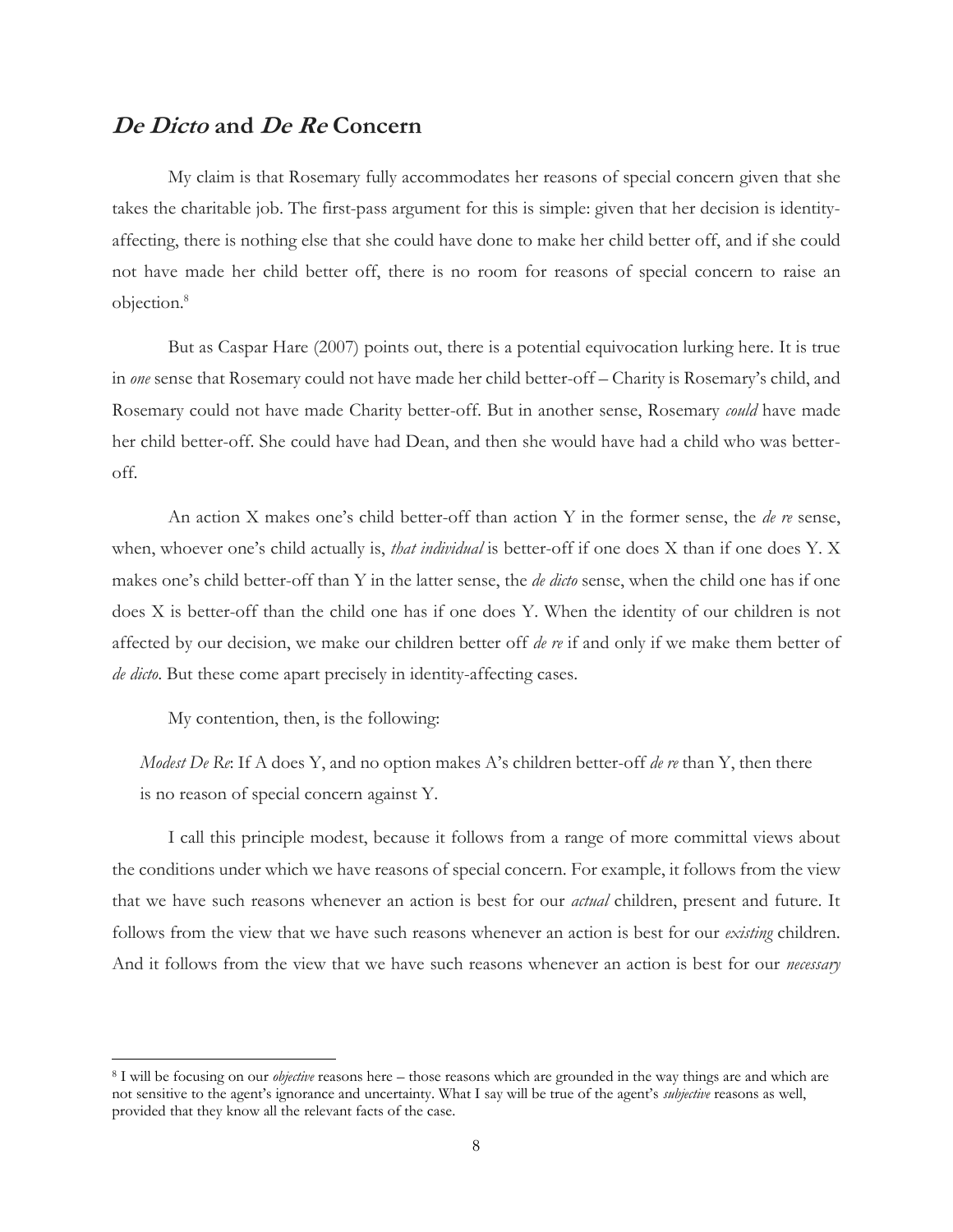children, those who will exist no matter what we do. And on its face the principle is intuitively plausible.

But it is not *too* modest, for it is incompatible with the approach taken in the literature by those explicitly considering identity-affecting cases. My aim, then, will be to defend *Modest De Re* by arguing against the most natural alternative accounts of special concern.

# **De Dicto Betterness**

Some qualification will become necessary, but in its most basic form, the view held by Hare and others following him is:

*De Dicto Betterness*: If X makes A's children better-off *de dicto* than Y, then there is a reason of special concern against Y.

The rough idea behind *De Dicto Betterness* is that in virtue of their role as a prospective parent, agents in Rosemary's position have an obligation to the *office* of "their child" to see that it is filled by someone happy, in a way that can't be reduced to an obligation to any particular individual. If it is correct, then Rosemary has a reason of special concern to take the academic job. If *Modest De Re* is correct, she does not. Given the ambiguity between *de re* and *de dicto* readings of ordinary platitudes about our children's welfare, it looks like we will have to look elsewhere to adjudicate the conflict.

*De Dicto Betterness* captures the commonsense approach to cases like Rosemary's – that is one point in its favor. But ultimately, I think it must be rejected. The main problem is that analogous *de dicto* principles are extremely implausible when applied to special relationships that we'd antecedently expect to be governed by similar norms of special concern, and that there are unacceptable implications even in other instances of the parent-child relationship – in particular, in cases of adoption.

The closest counterparts to our relationships with children are those we have with our partners, parents, siblings, friends, and pets. All of these, at least paradigmatically, involve substantive, loving, personal relationships between individuals, and plausibly involve responsibilities of special concern. Some of these, like our relationships with parents or siblings, won't be much help as test cases, because we are not normally able to affect the identity of the other party, and so we won't find cases where the relevant analogue of *De Dicto Betterness* comes apart from the relevant analogue of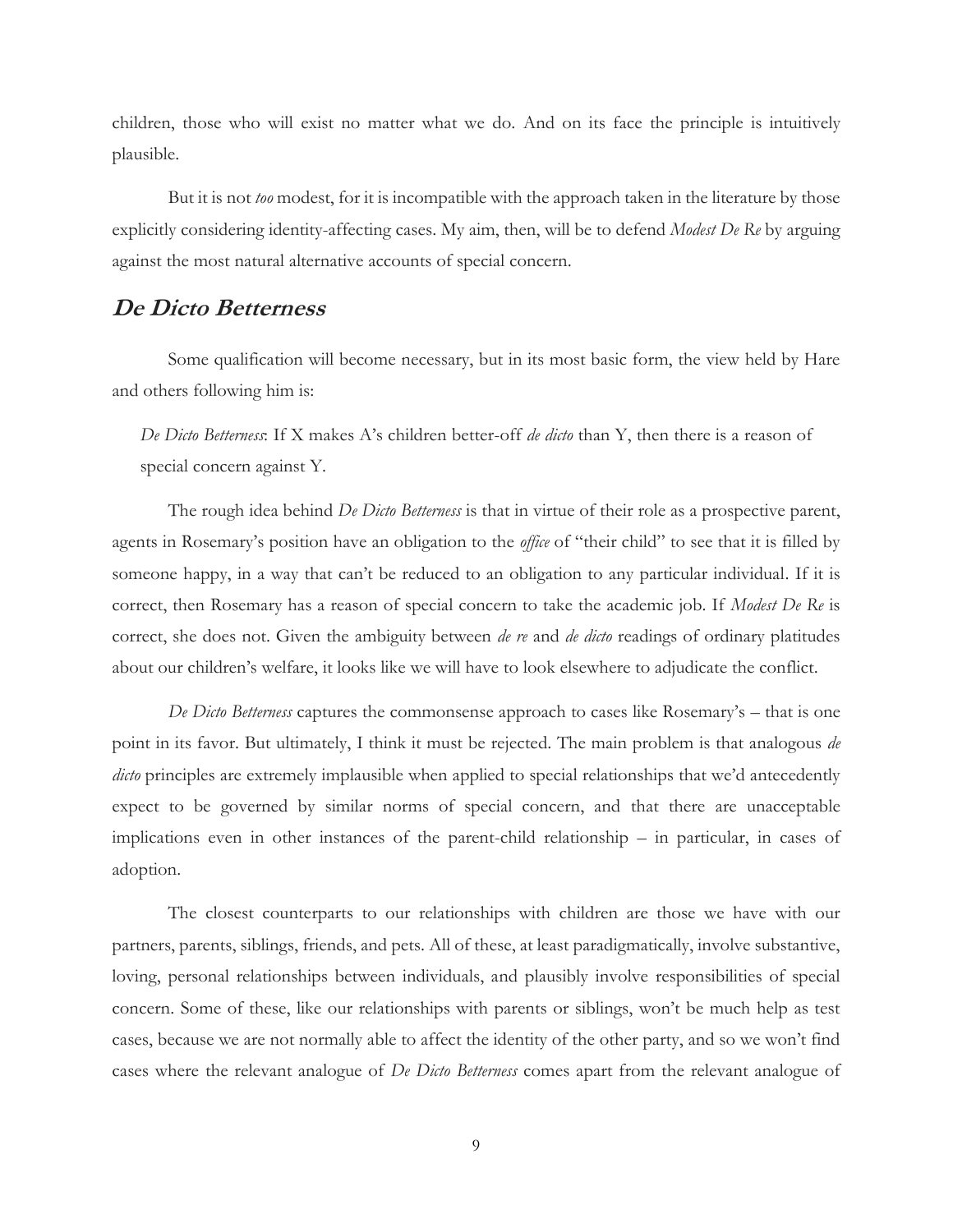*Modest De Re*. But we do have some control over the identity of partners, friends, and pets. So let us see what a *de dicto* view says about identity-affecting cases of these sorts.

According to the analogue of *De Dicto Betterness* for these other relationships, I have a reason of special concern to make sure that the office of "my partner", "my friend", and "my pet" is filled by someone well-off. In cases where I am in a position to determine who will be my partner, friend, or pet, this means I have reason to pick the happiest to fill that office. So I ought, all else equal, find the happiest looking puppy in the pet store, spend time with the happiest people to make friends, and date the happiest potential partners.

Now, there might very well be reasons to date or spend time with cheerful people, or adopt a dog that wags their tail a lot. Perhaps they tend to make better partners, friends, or pets. But these are basically self-interested reasons; acting on them is not an expression of special concern for one's partner, friend, or pet. Special concern is a component of living up to the ideal of the relevant relationship – being a *good parent* or *good friend* or *good partner*. But it would be absurd to praise someone who managed to match themselves up with an antecedently happy spouse for how good a partner they are.

We do not even have to leave the parent-child relationship to see the implausibility of the *de dicto* view. For not all cases where we affect the identity of our child look like Mary or Rosemary – we can also choose who fills the office of our child in cases of *adoption*. We have reason to be specially concerned with the well-being of our adopted children just as we do with our biological children. Now consider the following case, where an agent may choose between adopting one of two children.

|                     | Oliver | <b>Bruce</b> |
|---------------------|--------|--------------|
|                     |        |              |
| <b>Adopt Oliver</b> |        |              |
| <b>Adopt Bruce</b>  |        | 1 V          |

#### **Orphanage**

*De Dicto Betterness* suggests that we have a reason of special concern to adopt Bruce rather than Oliver, because this would make our child better-off *de dicto*, despite this being worse for *both*  Bruce and Oliver, and better for nobody. This is far worse than any counterintuitiveness of *Modest De*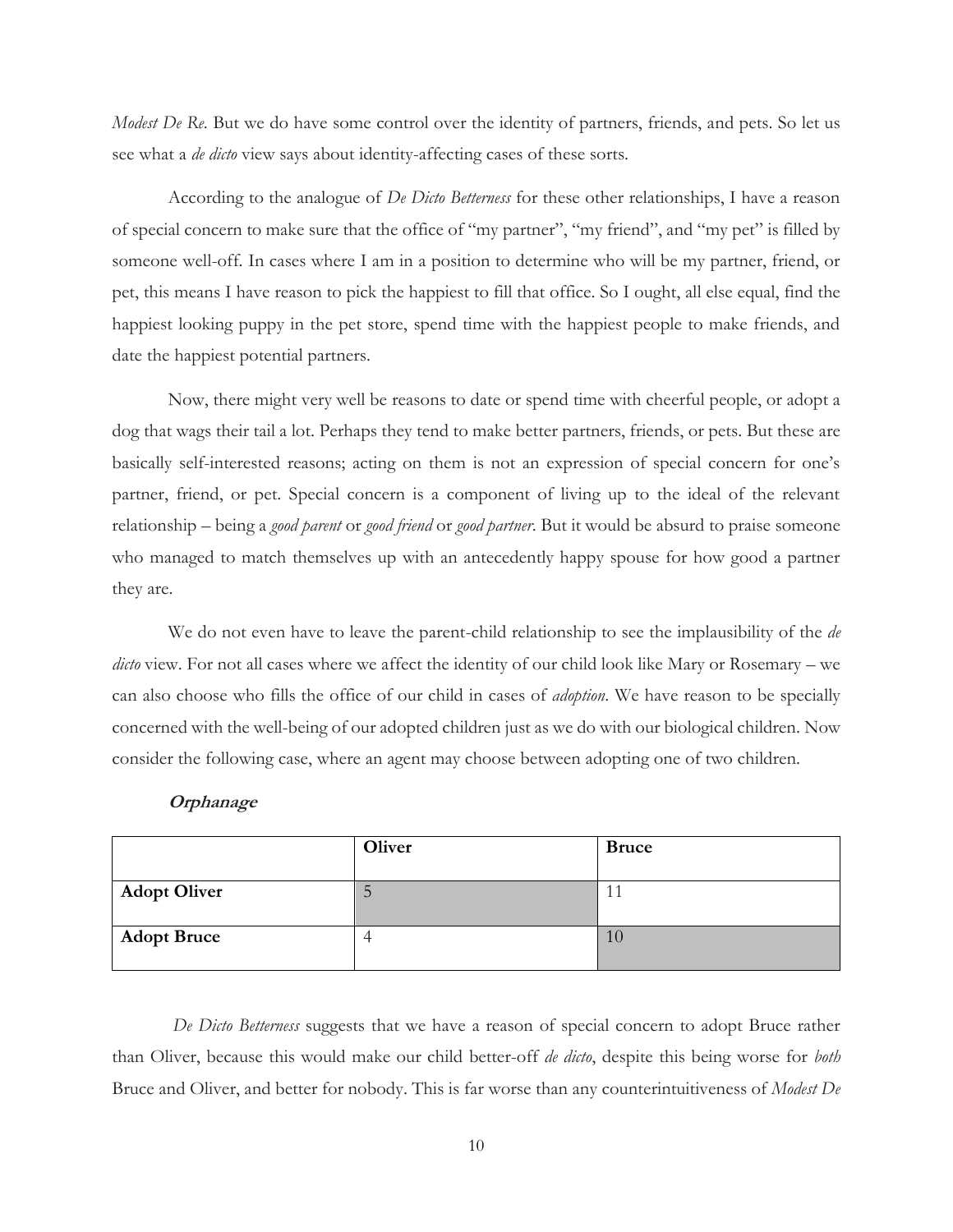*Re*'s implication about Rosemary's case. Importantly, we could not plausibly describe this scenario as involving a tension between, on the one hand, our special obligations, pushing us towards adopting Bruce, and on the other hand, our general beneficence, pushing us towards adopting Oliver. Someone who adopts Bruce is not doing better with respect to being a parent but worse in some other respect. There is simply *no moral reason at all* to adopt Bruce rather than Oliver.<sup>9</sup>

### **Restricting De Dicto Betterness**

 $\overline{\phantom{a}}$ 

Others have raised worries about how *De Dicto Betterness* handles adoption (Boonin 2014), and Hare himself acknowledges that it would be implausible to give a *de dicto* story about all special concern. But, he points out, the fact that *de dicto* obligations do not *always* matter does not mean that they *never* matter, and some restricted form of *De Dicto Betterness* might be true. Nevertheless, there is a presumption in favor of norms of special concern sharing a similar structure across different relationships, and *especially* across the relationship between biological and adoptive children. A satisfactory response to the worry, then, should identify a principled distinction between the cases in which our special obligations have a *de dicto* form and the cases in which they do not, and which draws that line between procreative parenthood and the other special relationships. What Hare says on this score, I will argue, is unsuccessful.

Hare holds that far from being *sui generis* for biological parent-child relationships, cases where what matters morally is the well-being of some class of people *de dicto* are commonplace. Hare gives the example of a safety officer in charge of regulating automobiles. The officer has special reason to be concerned with accident victims, Hare thinks, but this could not be understood *de re*. The choices they make will affect driving behavior in subtle ways that alter the identity of the people who get into accidents, and so they are inevitably quite *bad* for accident victims *de re* – most of those people would not have gotten into accidents but for the safety officer's decisions. Rather, Hare thinks, the safety officer has a role-affecting obligation to make things better for the health of accident victims, *de dicto*. 10

Hare's general diagnosis is that *de dicto* obligations arise under two conditions. First, when "it is appropriate to expect the person to be partial" towards some group characterized by a definite

<sup>9</sup> This is one reason Haramia's (2014) response to similar cases – that the reason provided by *de dicto* concern just isn't *strong enough* in this case to make it obligatory to adopt Bruce, is unsatisfying.

<sup>&</sup>lt;sup>10</sup> He also gives a similar case involving a cancer researcher, who Hare thinks should be concerned with the health of cancer patients *de dicto*.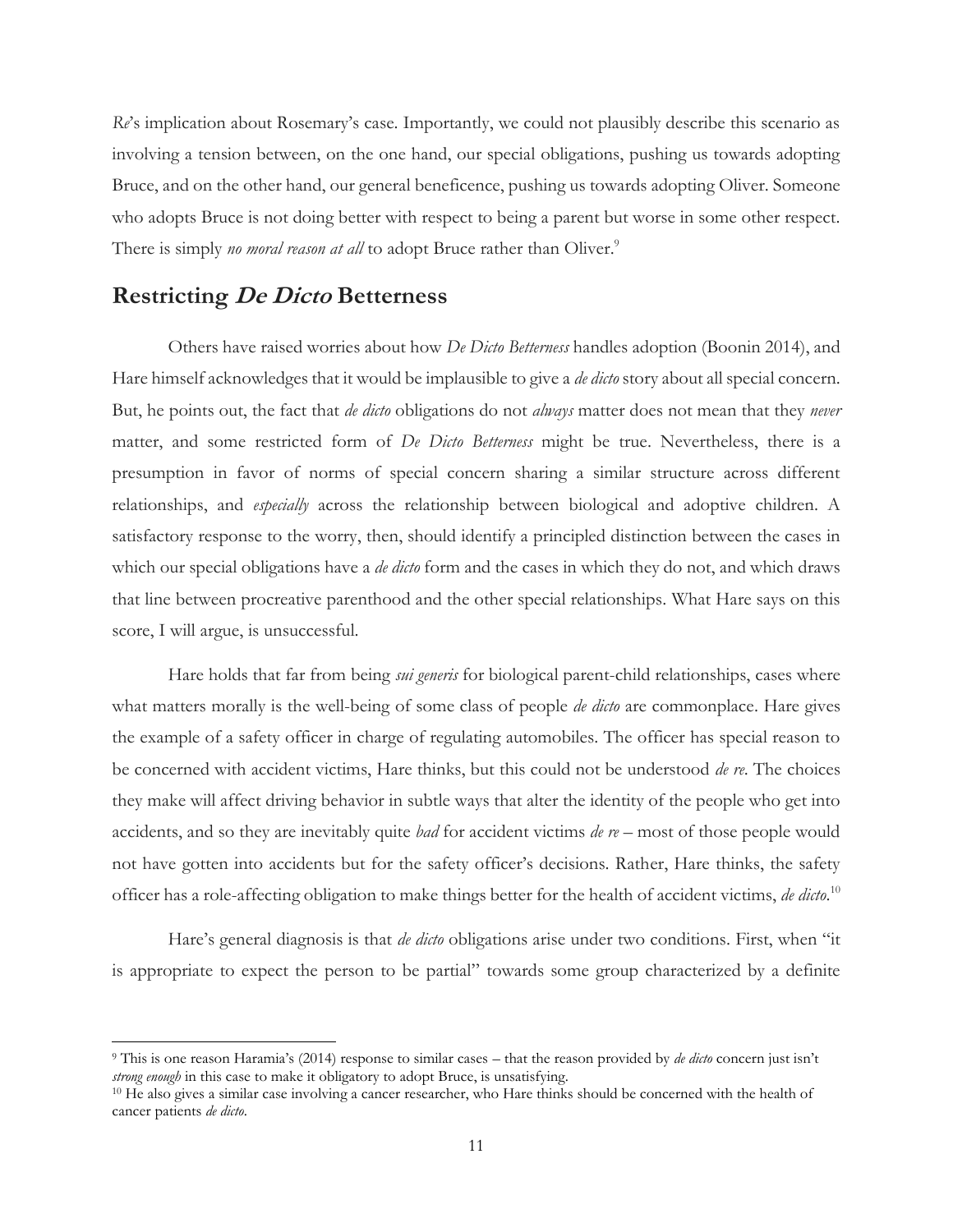description (their children, accident victims, etc.) Second, when "in virtue of the causal circumstances the person finds herself in, that partial concern has no *de re* expression." (519)

If this will save the view from the objections in the previous section, it must be through this second condition. What does it mean, exactly? Hare's thought is that partial concern has no *de re* expression if, for any choice the person might make, either whatever she does will turn out to be *de re* better for the object of special concern or whatever she does will turn out to be *de re* worse for the object of special concern. This is, of course, precisely Rosemary's situation. And, Hare thinks, this contrasts with cases of adoption, like *Orphanage*, and other special relationships, where we have ways to affect the welfare of prospective candidates without affecting their identity, and therefore where *de re* concern could play a nontrivial role.

One initial issue to flag is just how odd the resulting picture of the moral landscape is. Why should the existence of a *de dicto* obligation depend on whether the corresponding *de re* obligation would make a difference to our decisions? It's as though the obligation to care about one's children is so desperate for work that, finding that it would be idle if it took a *de re* form, it morphs into an obligation with an entirely different structure. As far as I can tell, there is no other moral phenomenon with this character. Even if it distinguishes the cases extensionally in the right way, it would be unsatisfying, absent further elaboration, as an *explanation* of why some obligations take one form or the other.

But we need not dwell on this worry, because the account does *not* distinguish the cases in the right way. First, as a number of critics have pointed out, it is just not plausible that obligations like that of the safety officer are captured by an analogue of *De Dicto Betterness*. The safety officer could make accident victims better-off *de dicto* by, for example, making sure that accidents befall healthier people (by, for example, focusing their attention on preventing accidents around hospitals). (Boonin 2014, Wasserman 2008) But this clearly would not be a satisfaction of their obligations. The duties of the safety officer are better understood as concerning a kind of *harm-type reduction –* a duty to reduce the harm or risk associated with accidents.

More importantly, however, Hare's conditions do not distinguish procreative cases from other relationships in the way the defender of the *de dicto* view needs. The fact that we are typically able to make choices that affect the welfare of future adopted children, spouses, friends, and pets, without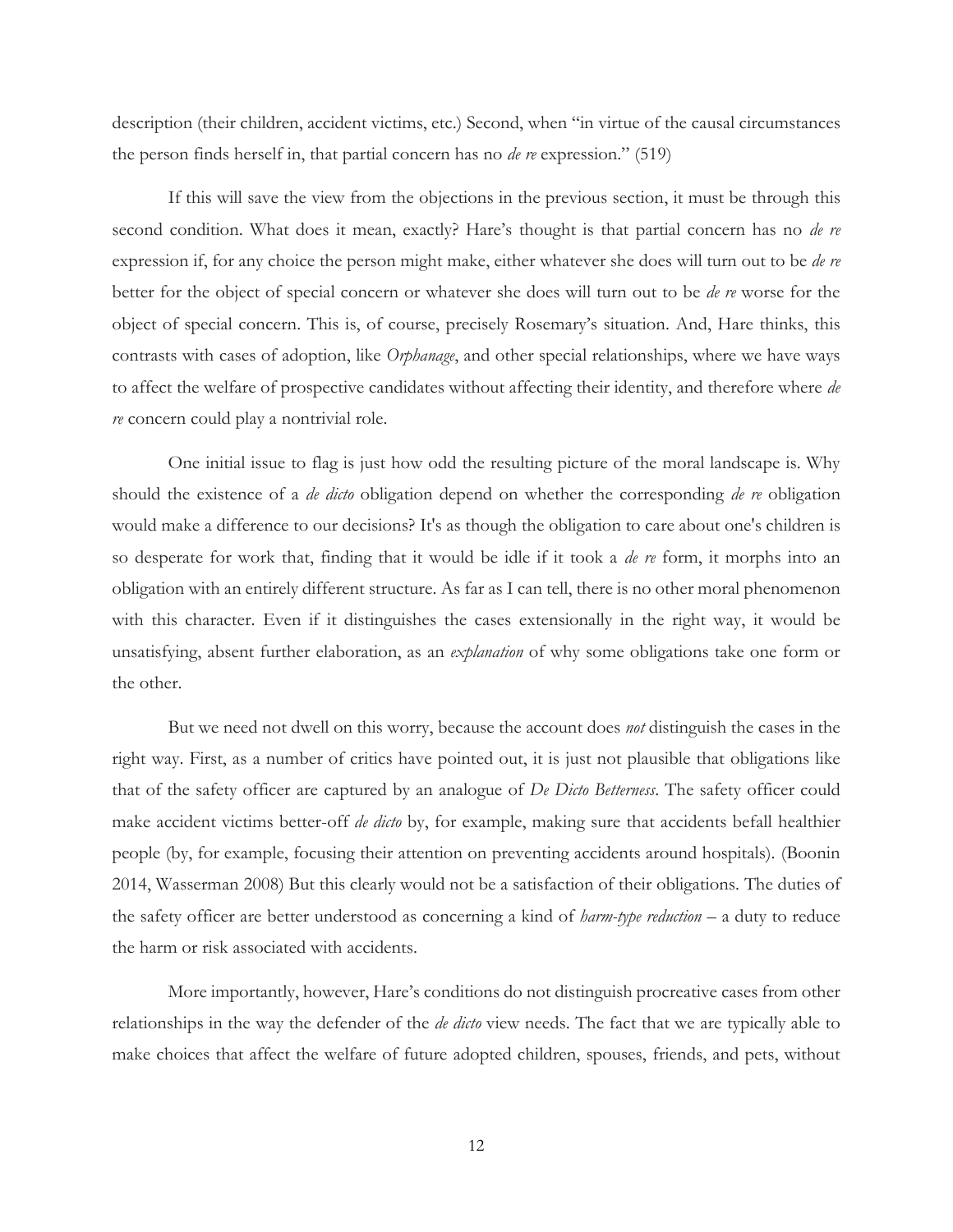affecting their identity, and that we are typically *not* able to make choices that affect the welfare of our future biological children without affecting their identity, is purely contingent.

Imagine a world where there are so many children constantly being adopted that entering the adoption agency at even a slightly different moment would lead to the adoption of a different child. Then any change in our behavior would affect the identity of our future adopted children, in much the same way that changes in our behavior affect the identity of our biological children in the actual world. Consequently, our partial concern for our future adoptive children has no *de re* expression, and Hare's conditions imply that it takes a *de dicto* form. In such a world, then, parental concern would tell us to time our visit to the adoption agency so we are presented with a happy rather than an unhappy child, if possible. But it is not plausible that this change in the mechanics of adoption could make this kind of moral difference.

Conversely, imagine a world where our reproductive systems and other contingent causal circumstances are such that at least some of our actions would not change the circumstances of conception enough to alter the identity of our future children. Consequently, our partial concern for our future biological children does have a *de re* expression, and Hare's conditions imply that it takes a *de re* form. In such a world, Rosemary, who faces a particular choice about her future children that *is*  identity-affecting, has no reason of special concern to take the academic job. But again, this would not plausibly make a difference – anyone attracted to the commonsense line on Rosemary's case would hardly abandon it here.<sup>11</sup>

The fact that this attempt at a principled restriction on *De Dicto Betterness* fails does not mean that no defense along similar lines is possible. But I think there is a more promising strategy available to someone who wants to reject *Modest De Re.*

 $\overline{\phantom{a}}$ 

<sup>11</sup> One might try to object that even if *some* choices could preserve identity, in her particular decision Rosemary's cannot, and so the obligation takes the *de dicto* form specifically for that decision. But Hare does not go this way, and one can see why: if the form of the obligation depends only on the causal circumstances of the particular decision in question, then it is even clearer that the response will not distinguish procreation cases from adoption and other special relationships, since even in the *actual* world many of those decisions, taken in this isolated way, allow for no expression of *de re* concern.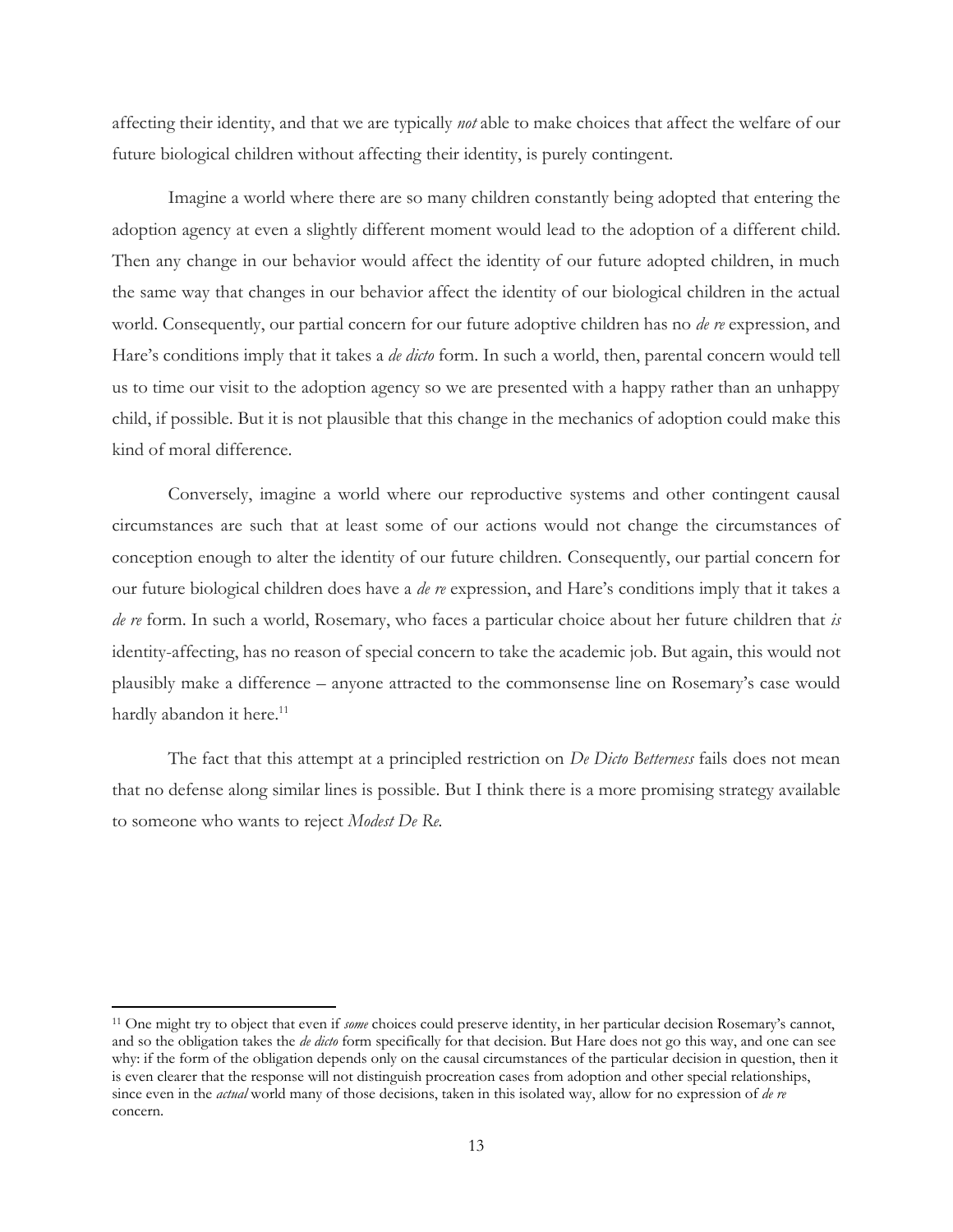# **De Dicto Benefit**

To see the path towards this more promising strategy, recall *Orphanage*:

### **Orphanage**

|                     | Oliver | <b>Bruce</b> |
|---------------------|--------|--------------|
|                     |        |              |
| <b>Adopt Oliver</b> | J      |              |
| <b>Adopt Bruce</b>  |        | LU           |

*De Dicto Betterness* tells us that our reasons of special concern are determined by the relationship between the values in the shaded cells. Because Oliver's absolute welfare, given that we adopt Oliver, is less than Bruce's absolute welfare, given that we adopt Bruce, we have a reason of special concern to adopt Bruce. One diagnosis of what is so absurd about this begins by pointing out that adopting Bruce *harms* him, while adopting Oliver *benefits* him. And it is facts like these that should be guiding us, not facts about absolute welfare. Information about the harms and benefits of our choices to our children depend on more than just the content of the shaded cells.

Nevertheless, one might say, the *de dicto* view was right in one important respect – we can't, as *Modest De Re* implies, simply stop with the observation that adopting Oliver benefits him most, and conclude our special obligations are satisfied. We do have to compare Oliver to Bruce. But we should be comparing *benefits*, not absolute well-being. The operating principle, the thought goes, is:

*De Dicto Benefit*: If X benefits A's child more (or harms them less) than Y, *de dicto*, then A has a reason of special concern against Y.

To say X benefits one's child more than Y, *de dicto*, is to say that the person who is one's child if X is benefited more by X than the person who is one's child if Y is benefited by Y. On this view, then, there is a reason of special concern to adopt Oliver – Oliver is benefited more than Bruce by their respective adoptions.

We require one further assumption before *De Dicto Benefit* can give my opponents what they are looking for in Rosemary's case: causing someone to exist with a good life benefits them. Some theorists will deny this, on the grounds that one is only benefited if one would have had lower welfare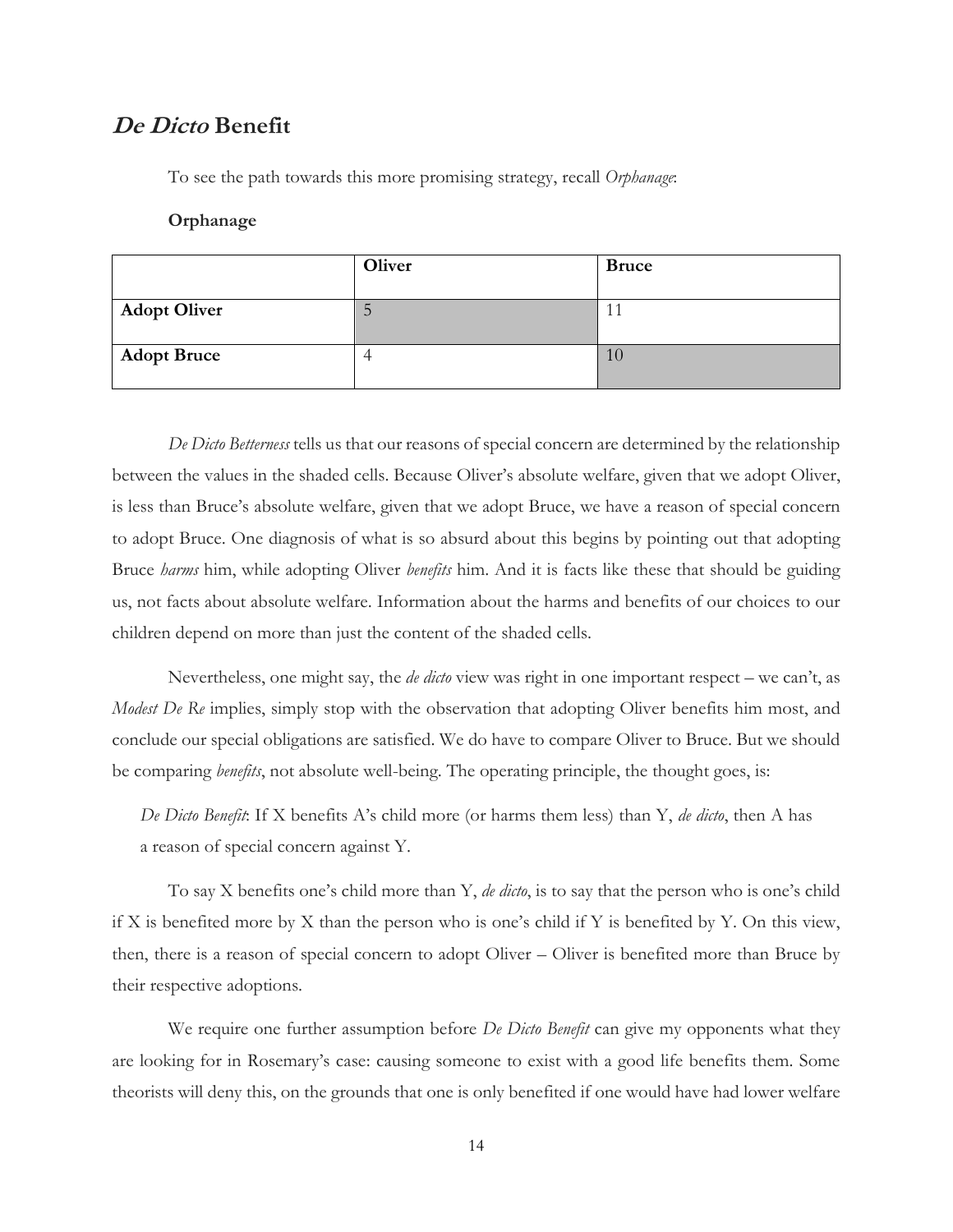given some other choice, and someone who fails to exist does not have any level of welfare. But I think it is plausible, and we may grant it here. Now we can re-examine Rosemary's case:

|            | Charity | Dean | <b>Stranger</b> |
|------------|---------|------|-----------------|
| Nonprofit  |         | V.   | 20              |
| University | ⊘       | LU   |                 |

### **Identity-Affecting Career Choice (Rosemary)**

*De Dicto Benefit*, like *De Dicto Betterness*, implies that Rosemary does have a reason of special concern to take the university job. Unlike *De Dicto Betterness*, this is not explained by the fact that Dean is better-off in absolute terms than Charity, but rather by the fact that Dean benefits more from being created than Charity.

*De Dicto Benefit*, I believe, is a much more plausible view than *De Dicto Betterness*. It gets the same results in cases like Rosemary's, but does not fall apart quite so fast when applied to other special relationships, and even gets the right result in cases of adoption like *Orphanage*. I commend it to my most unsympathetic readers as the best way to challenge *Modest De Re*.

Nevertheless, I think this view too should be rejected. The problem is subtler than those facing *De Dicto Betterness*. While we have no moral reason at all to pick the objects of our relationships so that they are well-off in the absolute sense, I think we do have some reason to pick them based on whether they would be benefited by a relationship with us – for instance, by adopting a child whose life we would be in a good position to improve. But, I claim, this is not a reason of *special* concern. It is just part of the general reason we have to benefit others.

# **Problems for De Dicto Benefit**

*De Dicto Benefit*, and its analogues for other special relationships, implies that when we are distributing benefits, we have a reason to make sure that the recipient of the greatest benefit ends up attached by the special relationship to us. This licenses a distinctive kind of objectionable behavior.

Consider the following case:

### **Adoptive Career Choice**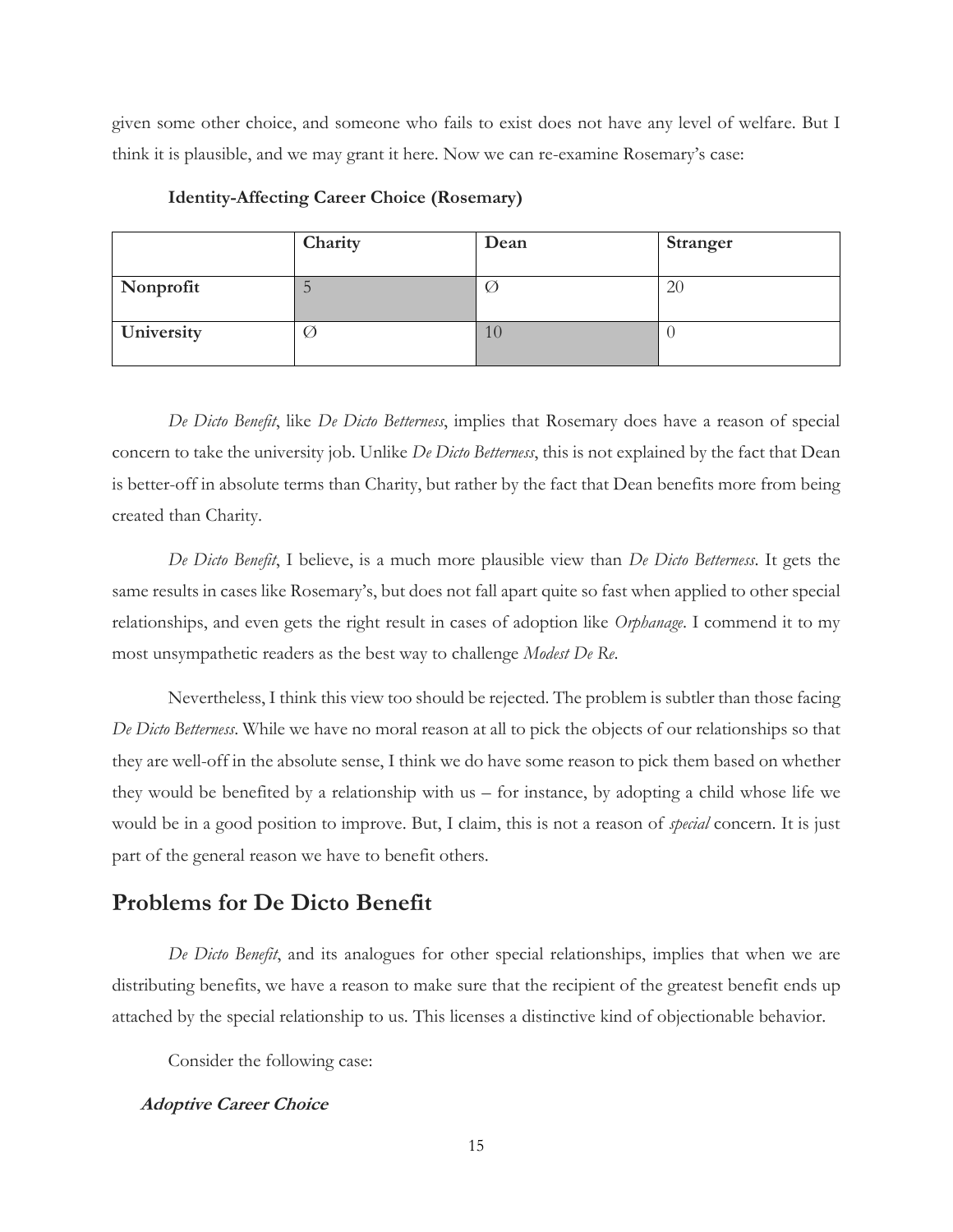Moira is an expert in disabilities, in particular blindness in children. She faces a choice between two jobs, each in a different city. If she takes the first, she would become head of a charitable nonprofit organization dedicated to helping blind orphans, and her skills would make a large positive contribution to their welfare. If she takes the second, she would become a professor of disability studies, where she would make a much smaller impact on the lives of the blind. Moira also plans to adopt a child in the next year. For bureaucratic reasons, she would need to adopt a child from the local orphanage. As it turns out, the university job is in a town where the local orphanage has a large population of blind children, and if she moves there, she would adopt one of them (call them Cecil). Because of her expertise in dealing with blindness in children, Cecil would benefit significantly from being adopted by her. If she takes the charitable job, she would end up adopting a sighted child (call them Kira), who would benefit somewhat less from being adopted by her.

We can represent this case like this:

| <b>Adoptive Career Choice (Moira)</b> |  |  |  |  |
|---------------------------------------|--|--|--|--|
|---------------------------------------|--|--|--|--|

|            | Kira | Cecil | Stranger |
|------------|------|-------|----------|
| Nonprofit  | 10   | ٮ     | 20       |
| University | O    | 10    |          |

*De Dicto Benefit* implies that there should be a moral tension here, of the same character as other conflicts between special concern for our children and general beneficence. General beneficence points towards taking the charitable job, since the potential benefit to strangers is so much more than to Cecil. However, Cecil would be more grateful for his adoption than Kira, and the view dictates that this matters more than comparable harms and benefits to other blind orphans. Whether Moira ought to take the charitable job depends, then, on the weight of reasons of special concern.

But this just seems wrong. Intuitively, there is no tension here between general and special concern. Indeed, there would be something perverse about Moira taking the university job in order to adopt Cecil. If Cecil *were* her child already, then there would plausibly be reason for her to benefit him at the expense of other children. But currently he is not her child – he is just a blind orphan she is in a position to help. She does not have a special reason to *make* him her child, at significant expense to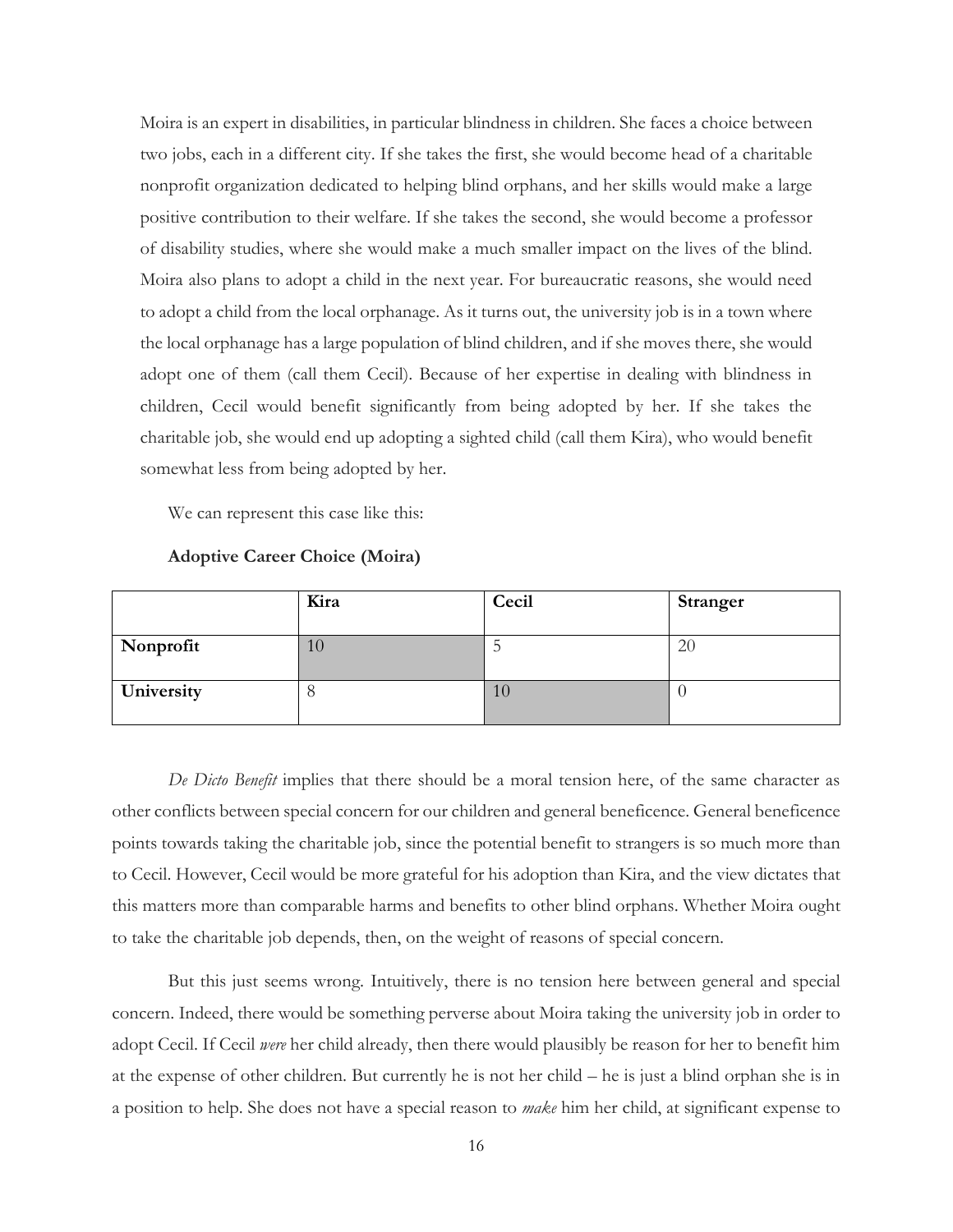other blind orphans in need of her help, in order to make sure that the office of her child is filled by someone who she has benefited a lot. More generally: we have special reason to benefit the people who are significant in our lives. But we do *not* have special reason to make sure that people we benefit *become* related to us in a significant way. And *De Dicto Benefit* fails to make this distinction.

Another facet of this problem presents itself when we consider cases where someone is in a position to benefit the same person in multiple ways, one of which will lead to them being attached by the relationship and one of which will not. Consider, for example, a version of Moira's case where Cecil *himself* would be one of the orphans benefited if Moira takes the job at the nonprofit, and moreover that he would be benefited *more* by her work at the nonprofit than by her adopting him. In such a case, *everyone* might be better-off if Moira adopted Kira, and yet *De Dicto Benefit* suggests that there is some reason to adopt Cecil anyway. This is hardly more plausible than *De Dicto Betterness*'s verdict in *Orphanage*.

To summarize the lesson: one might be in a position to benefit others by various means, including by entering into a relationship with them. These potential benefits should play some role in one's decisions. But one should not grant greater moral weight to benefits to some present stranger that are a result of entering into a relationship with them, than to other sorts of benefits to that same person, or to benefits to other present strangers.

# **Picky Parents and Existence**

Both *De Dicto Betterness* and *De Dicto Benefit* entail that prospective parents have special reasons to be *picky* about who gets to occupy the role of their children. *Betterness* tells us to pick occupants by how well-off they are. *Benefit* tells us to pick occupants by how much doing so benefits them. On a view where one should be picky, a good friend or a good parent plays something like the role of an interviewer, and expresses their concern by being judicious in their selection for the job.

I've tried to argue that when we look at other special relationships and at adoption, it is not plausible that special concern demands that we play this kind of interviewing role. And what goes for these cases, I claim, goes for our relationship to our biological children as well. Nevertheless, I think there is something about Rosemary's case which makes it hard to appreciate why choosing the university job would amount to being picky in the same objectionable sense as someone like Moira. Unlike the cases I have been using as counterexamples to the *de dicto* views, Rosemary does not just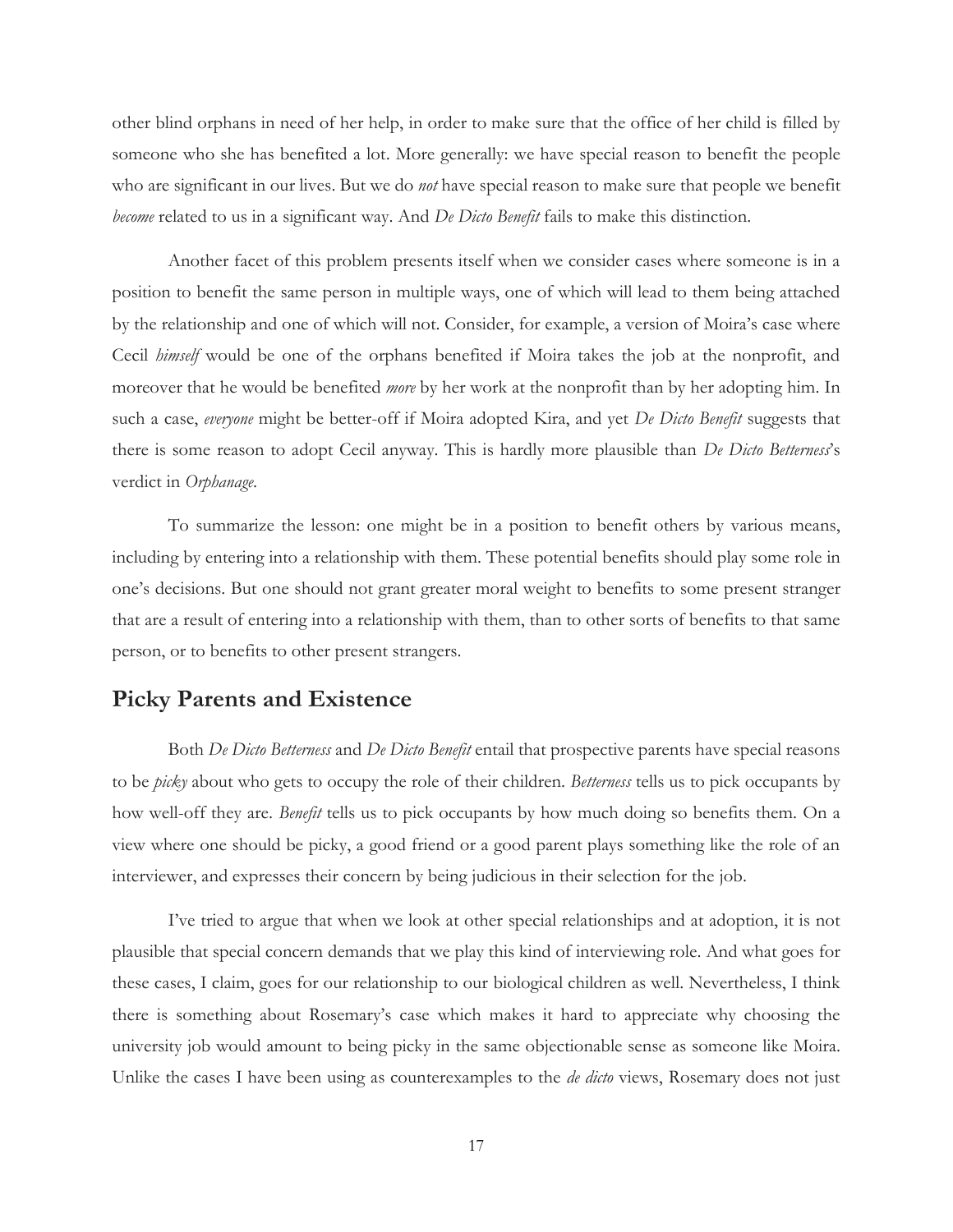affect the *identity* of her child – she also affects the *existence* of her child. However, I think we can factor these out in a way that makes the situation clearer.

First, note that Rosemary's decision actually affects the existence of many other people who are not related to her in a way that generates reasons of special concern. Her presence in whichever city she moves to will ever so slightly alter the circumstances of countless conceptions in a way that will lead to a different set of people being born, in much the same way it will alter the circumstances of her own child's conception. There is, on plausible views, reason for her to care about the welfare of all of these people. But there is no reason for her to privilege them over other existing people – certainly, at least, not in the way she should privilege her own children. So this aspect of her choice only gives the difference between Charity and Dean's well-being the kind of impartial value that is easily outweighed by benefits to strangers.

With this in mind, Rosemary's choice is really between the existence of two very different *sets*  of people, and if the considerations of general beneficence are completely equal, between a set of which she gets assigned one of the happier members, and a set of which she gets assigned a less happy member. And choosing on *this* basis is just being picky in one of the ways we saw was morally groundless.

In case the reader is not yet convinced, let us consider a case where these features of Rosemary's choice are brought more to the surface. Let us imagine that in the distant future, humans have lost the ability to conceive naturally. Anyone who wants a child submits a form to the relevant bureaucrat, and each month, the local birth center processes the forms and creates, in their laboratory, the relevant number of children. These children are then sent to the prospective parents. Some of the children have better prospects than others due to genetic variation, and normally, they are assigned to parents randomly.

Now suppose that as a prospective parent, you are approached by a corrupt official who offers you a bargain. For a fee, they will manipulate the process in such a way that you end up getting assigned one of the children with better prospects. Their manipulation will, because of the sensitivity of the production process, affect the identities of all the children that are produced. But, they sincerely assure you, the overall welfare distribution will be unaffected.

I think it is clear in this case that paying the official is *not* an expression of special parental concern. It is like being picky in the adoption center. Arranging to "get one of the good ones" is not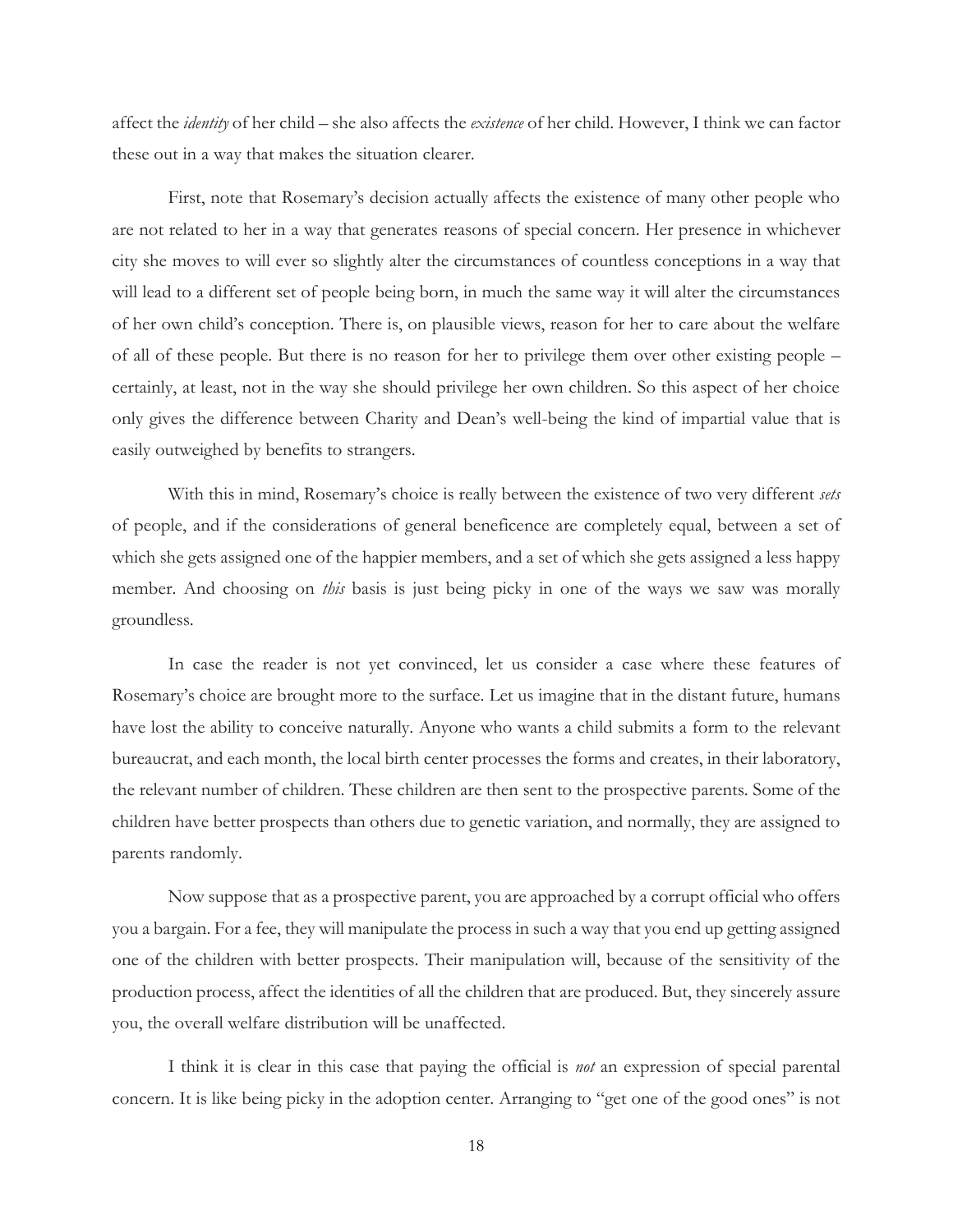a way of being a good parent. But this case has the same structure as Rosemary's, setting aside the reasons of general beneficence. If you have no parental reason to pay the official to get assigned a good child, then Rosemary has no parental reason to take the university job.

# **Practical Implications**

If *Modest De Re* is true, then Rosemary has no special parental reason to take the job that leads to the birth of a child with a happier life. And this is no small matter, because decisions like Rosemary's are not uncommon. Indeed, most decisions we make before our children's conception, and certainly most significant decisions we make, will affect the identity of our children. This includes decisions about what to do about our careers, about where to live, about when to have children, and about how to manage our finances and organize our lives. Ordinary moral thinking gives concerns about our future children a prominent role in deliberation about these matters, but if the thesis of this paper is correct, this is a mistake. Before our children are conceived, the prospect of their welfare will matter only in the same way that the prospect of anyone's welfare matters. Before we end, I want to consider some additional concrete practical consequences of accepting this thesis.

First, I think taking the claim seriously should temper our criticism of people who have children in less than ideal circumstances. People who have children young, outside of ideal relationships, or in conditions of scarcity, may be failing in some way with respect to reasons of general concern. But they are not *bad parents* – that is, they are not thereby failing to respect special reasons they have to care about their children. This matters because failures to promote the general welfare do not carry anything like the stigma that failures of parental obligation do in most contemporary societies, and this leads to unjustly disproportionate censure of many parents in already difficult positions.

Second, it means we should not make sacrifices to our satisfaction of *other special obligations* when making identity-affecting decisions about children, beyond those demanded by general beneficence. We might have special reason to take our *own* welfare into account, for instance, or the welfare of our existing children or partners, and these reasons are not threatened by any arguments here. So, for example, if I have a child in middle school and another child planned, and must choose whether to move to a town with a quality high school or a town with a quality preschool, my reasons of special concern weigh unambiguously in favor of the high school, which better suits the needs of my existing child.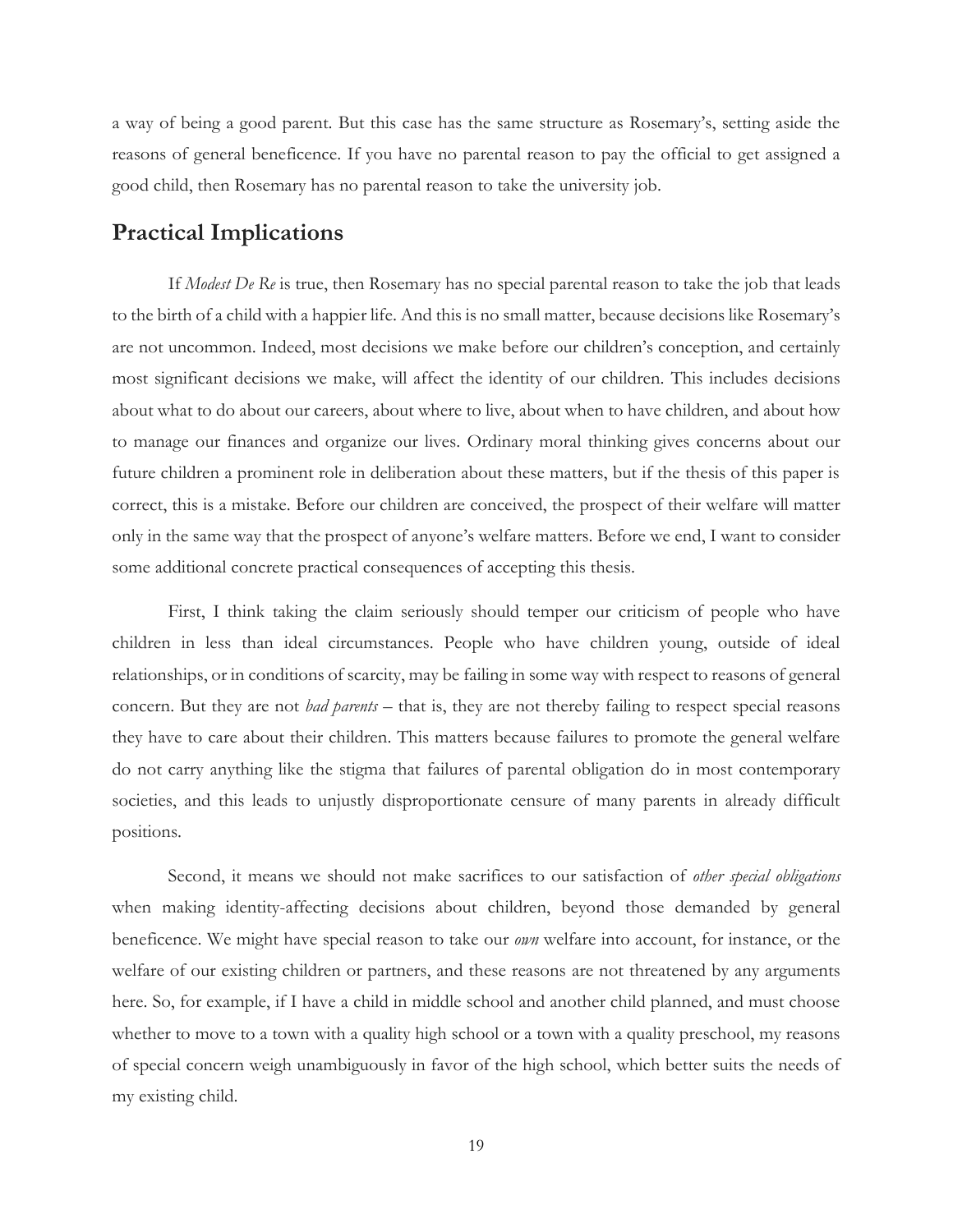Third, there are significant implications for the ethics of genetic engineering. At least some forms of genetic engineering are identity-affecting – preimplantation genetic screening, for instance, allows us to select from different embryos (which, on standard accounts, will become different people) on the basis of their genetic qualities.<sup>12</sup> Savulescu (2001) has argued that we have strong reason, in such circumstances, to select the embryo that will have the best life. But if our reasons for special concern do not apply, then at best we have reason to select embryos for the greatest general benefit. The welfare of the prospective child counts, but so does everyone else's, to an equal degree. This means, for instance, that we have equally strong reason to select embryos for *altruism*, even when the resulting child will be less happy. Lest one think this is veering into science fiction, there is already work suggesting candidates for genes that dispose towards altruism (Thompson, Hurd, & Crespit 2013). Because the positive impact on the general welfare of an altruistic but not especially happy person is arguably much greater than that of a happy but not particularly altruistic person, this at least suggests prioritizing the engineering of *good* children over *happy* children.

These implications are, I think, significant, surprising, and increasingly relevant, as technology increases our control over the identities of those we bring into existence. I would not take these consequences on board lightly  $- I$  have tried to argue that other readings of the platitude that we should be specially concerned with the welfare of our children are quite implausible. If one thinks that these implications are themselves unacceptable, then what I have presented is a puzzle for defenders of reasons of special concern – to give an account which can explain how such reasons apply in identity-affecting decisions without running into absurdity when applied to other special relationships and in cases of adoption, or which can explain in a principled way why reasons of special concern should vary fundamentally in their structure across these relationships.

 $\overline{\phantom{a}}$ 

<sup>&</sup>lt;sup>12</sup> Other forms of genetic engineering, such as directly editing the genes of a sperm, egg, or embryo, are also plausibly, but not obviously, identity-affecting.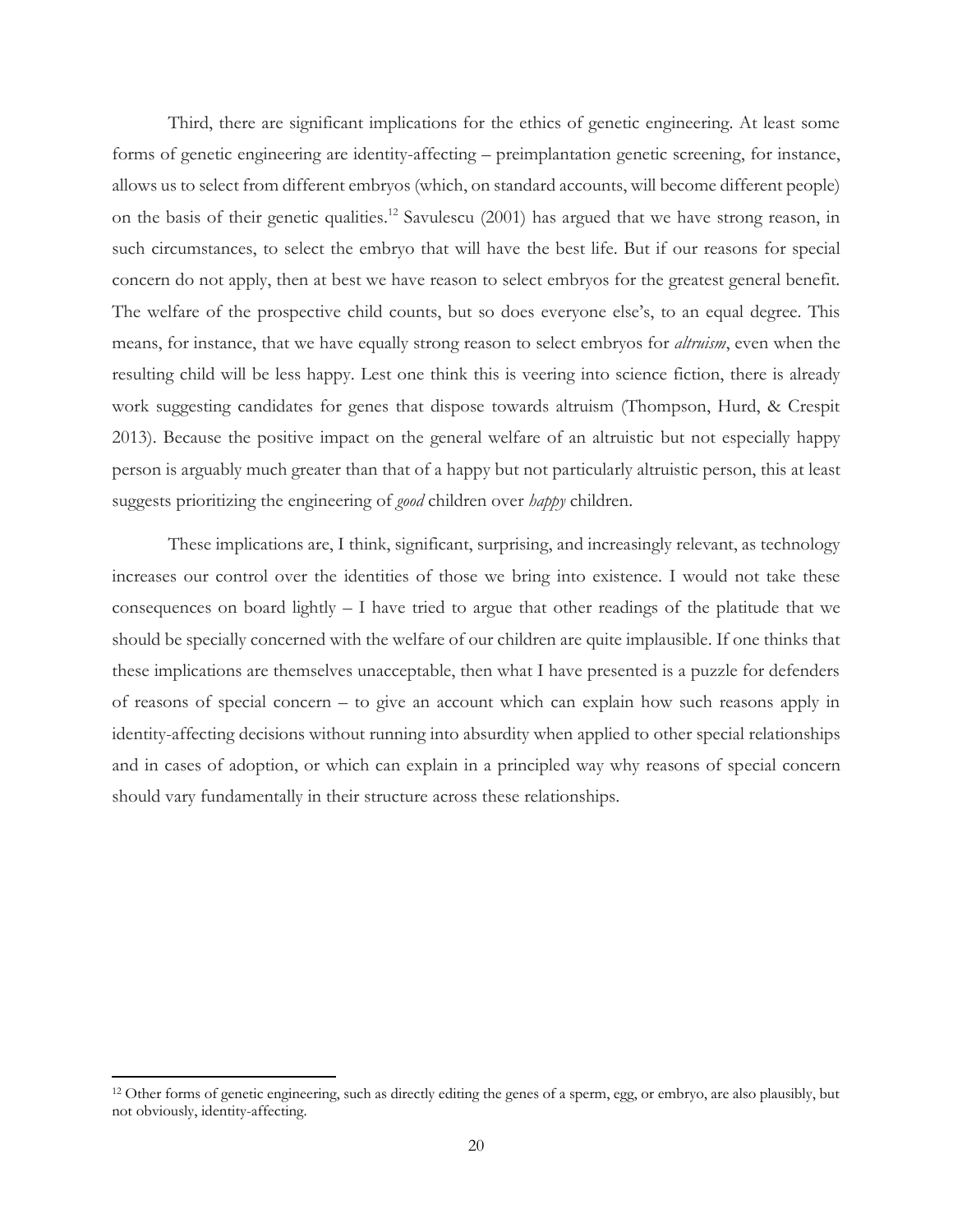# **References**

Dasgupta, Shamik. 2018. *Philosophy and Phenomenological Research* 96 (3), 540-570.

Feinberg, Joel. 1984. *Harm to Others*. Oxford University Press.

Greaves, Hilary. 2017. "Population Axiology." *Philosophy Compass* 12(11).

Greene, Mark. 2016. "Roberts on Depletion: How Much Better Can We Do for Future People?" *Utilitas* 28(1), 108-118.

Haramia, Chelsea. 2013. "Our Responsibility to the Non-Existent." *Southwest Philosophy Review* 29(1), 249-256.

Hare, Caspar. 2007. "Voices from Another World: Must We Respect the Interests of People Who Do Not, and Will Never, Exist?" *Ethics* 117(3), 498-523.

Harman, Elizabeth. 2004. "Can We Harm and Benefit in Creating?" *Philosophical Perspectives* 18(1) 89- 113.

Heyd. David. 2009. "The Intractability of the Non-Identity Problem." In Roberts, M. and Wasserman D. (Eds) *Harming Future Persons*, Springer, 3-25.

Parfit, Derek. 1984. *Reasons and Persons.* Oxford University Press.

Portmore, Douglas. 2001. "Can an Act-Consequentialist Theory be Agent-Relative?" *American Philosophical Quarterly* 38(4), 363-377.

Roberts, Melina. 2007. "The Non-identity Fallacy: Harm, Probability, and Another Look at Parfit's Depletion Example." *Utilitas* 19 (3),267-311.

Savulescu, Julian. 2001. "Procreative beneficence: why we should select the best children." *Bioethics* 15(5-6), 413-426.

Schroeder, Mark. 2007. "Teleology, Agent-Relative Value, and 'Good'." *Ethics* 117(2), 265-295.

Steinbock, Bonnie. 2009. "Wrongful Life and Procreative Decisions" In Roberts, M. and Wasserman D. (Eds) *Harming Future Persons*, Springer, 155-178.

Thompson, G., Hurd, P., & Crespi B. 2013. Genes underlying altruism. *Biol. Lett.* 9(6):20130395